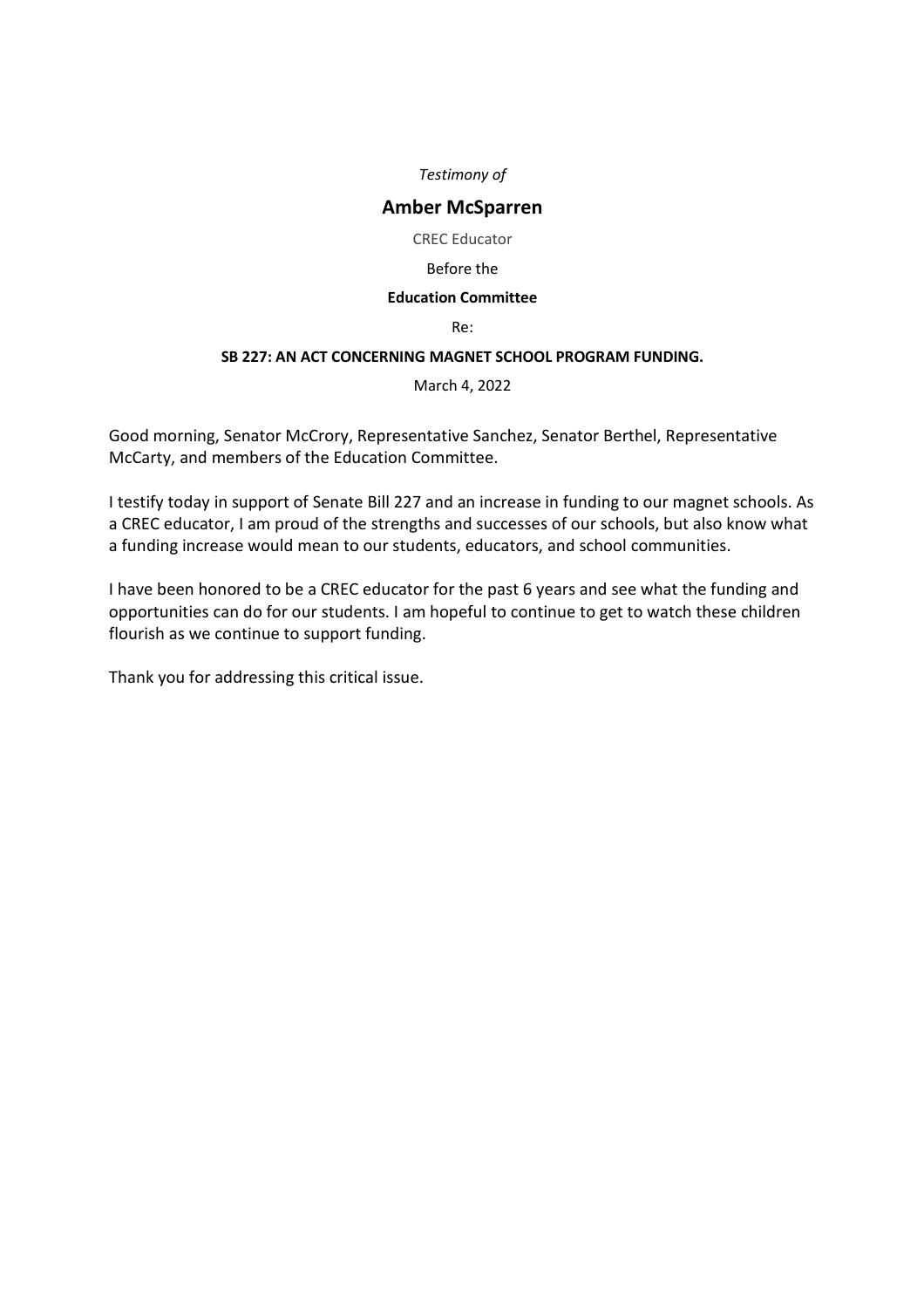# **Annalise Febus-Barlow**

CREC Educator

#### Before the

#### **Education Committee**

Re:

## **SB 227: AN ACT CONCERNING MAGNET SCHOOL PROGRAM FUNDING.**

March 4, 2022

Good morning, Senator McCrory, Representative Sanchez, Senator Berthel, Representative McCarty, and members of the Education Committee. I testify today in support of Senate Bill 227 and an increase in funding to our magnet schools. As a CREC educator, I am proud of the strengths and successes of our schools, but also know what a funding increase would mean to our students, educators, and school communities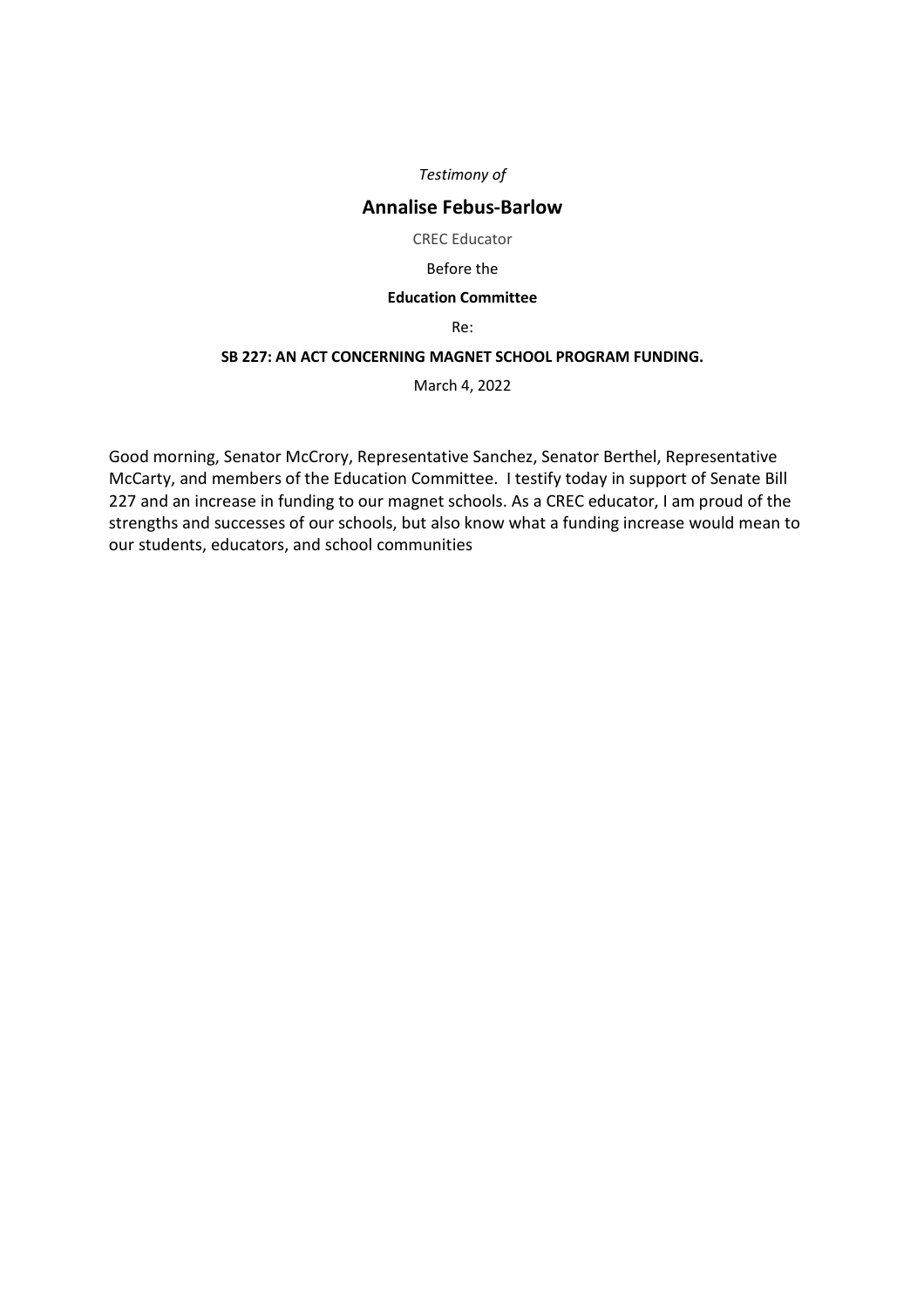# **Antillana del Valle**

CREC Educator

#### Before the

#### **Education Committee**

Re:

## **SB 227: AN ACT CONCERNING MAGNET SCHOOL PROGRAM FUNDING.**

March 4, 2022

Good morning, Senator McCrory, Representative Sanchez, Senator Berthel, Representative McCarty, and members of the Education Committee.

I testify today in support of Senate Bill 227 and an increase in funding to our magnet schools. As a CREC educator, I am proud of the strengths and successes of our schools, but also know what a funding increase would mean to our students, educators, and school communities.

CREC schools provide high quality educational service to our Hartford students. CREC has also invested in training and supporting their vision of creating equitable and sustainable educational opportunities. One of the reasons that I have stayed in CREC is because they offer a vison and professional development on racial and social justice; CREC has a diverse staff; CREC promotes collaboration among teachers; CREC encourages cultural relevant pedagogy and respect to gender identities. If you work here is because you stand up and support all of the issues previously mentioned. Our Hartford students deserve the quality of services we offer, but COVID has brought challenges in the implementation of our vision and inflation will not allow us to keep the same quality or quantity of services or staff. Approve the 8% increase in magnet school funding.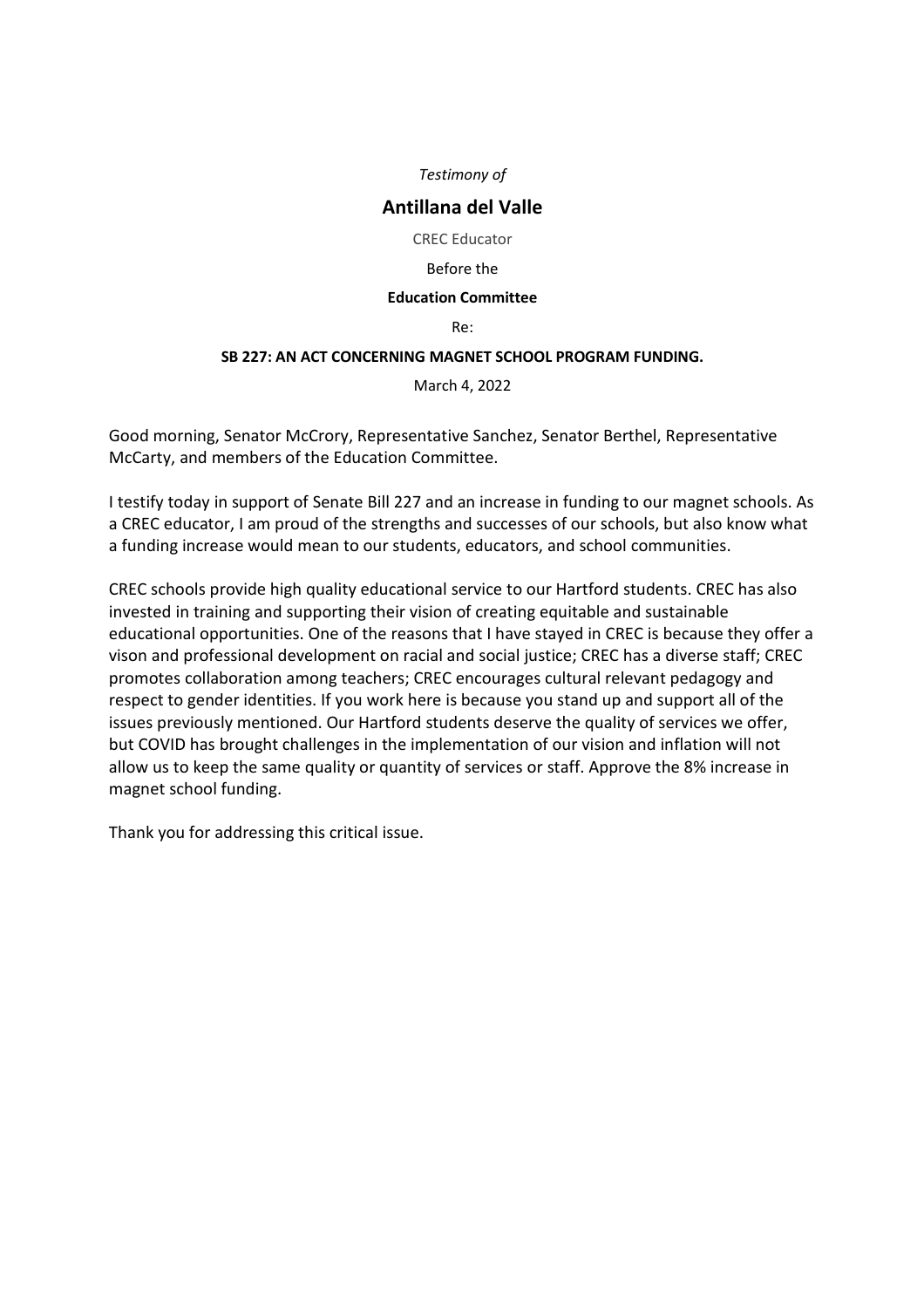# **Bobbi Fedeli**

CREC Educator

#### Before the

## **Education Committee**

Re:

## **SB 227: AN ACT CONCERNING MAGNET SCHOOL PROGRAM FUNDING.**

March 4, 2022

Good morning, Senator McCrory, Representative Sanchez, Senator Berthel, Representative McCarty, and members of the Education Committee.

I testify today in support of Senate Bill 227 and an increase in funding to our magnet schools. As a CREC educator, I am proud of the strengths and successes of our schools, but also know what a funding increase would mean to our students, educators, and school communities.

I truly am proud to be a CREC educator, but without an increase in funding, providing for our students would be tremendously difficult. I have been truly blessed to not only be a CREC educator, but two of my own children have benefited from the CREC magnet school system. With increased funding, we can continue to provide for our students and families on every level they need (educational, social and emotional). We can continue to guide our students to be successful, independent members of society as they persevere through their educational career at CREC.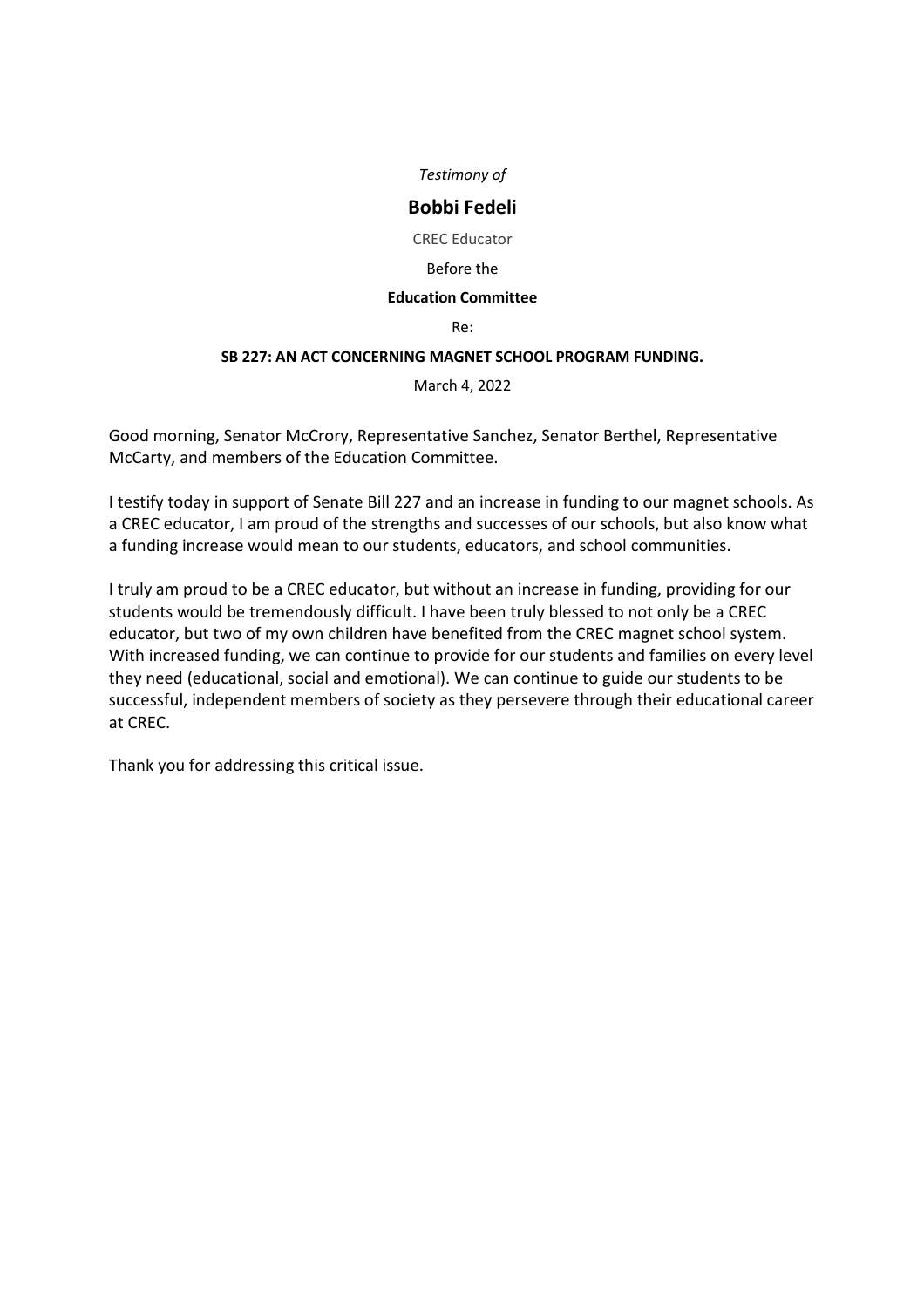# **Deborah Allen**

CREC Educator

#### Before the

## **Education Committee**

Re:

## **SB 227: AN ACT CONCERNING MAGNET SCHOOL PROGRAM FUNDING.**

March 4, 2022

Good morning, Senator McCrory, Representative Sanchez, Senator Berthel, Representative McCarty, and members of the Education Committee.

I testify today in support of Senate Bill 227 and an increase in funding to our magnet schools. As a CREC educator, I am proud of the strengths and successes of our schools, but also know what a funding increase would mean to our students, educators, and school communities.

I am proud to be a special education teacher at a CREC Elementary Magnet School. There is such a high population of students with reading and math disabilities. Having resources available to teach them to read and solve math equations is essential to their educational growth and confidence. Without funding, these crucial resources will not be available.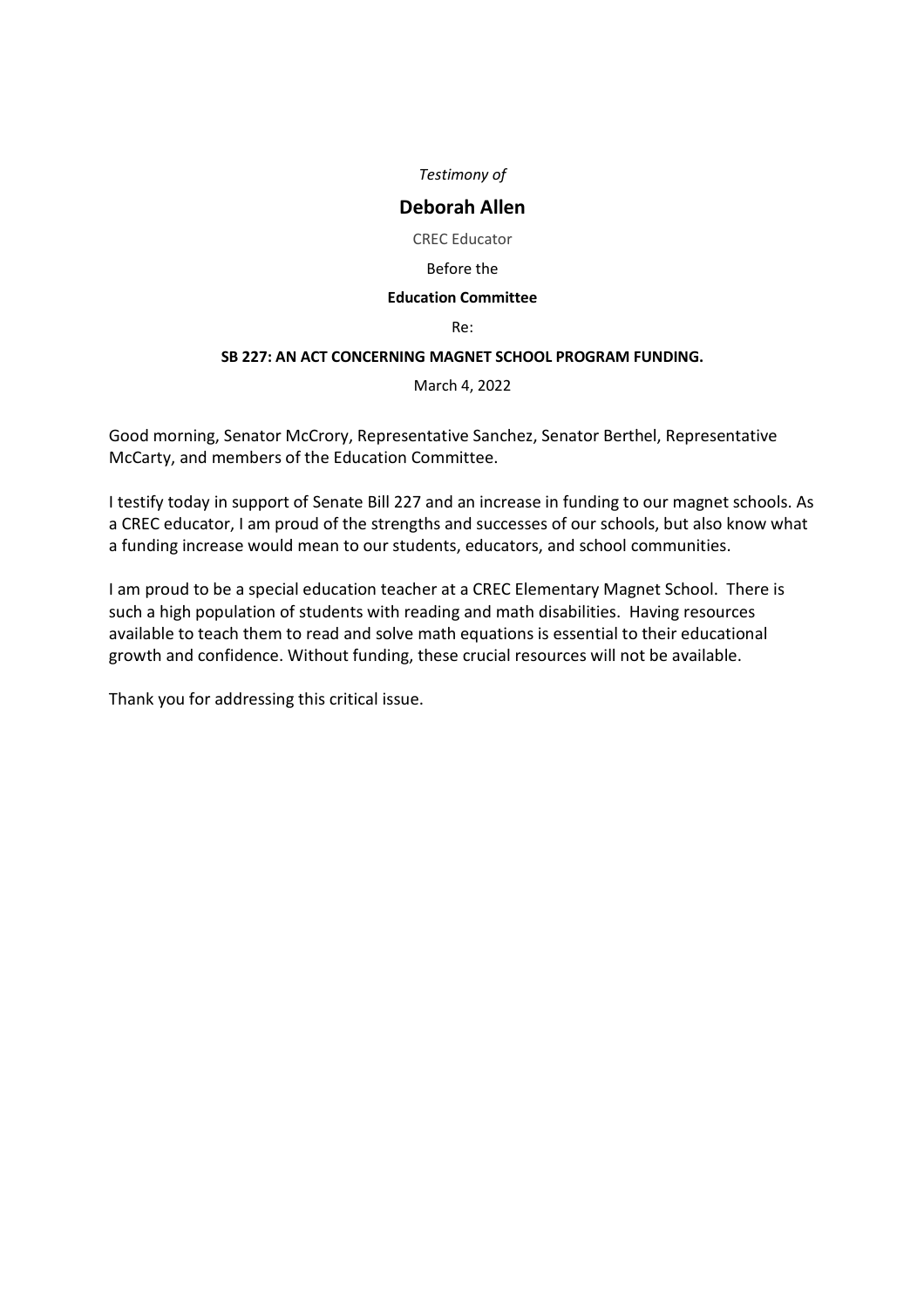# **Elizabeth Dillard**

CREC Educator

#### Before the

## **Education Committee**

Re:

## **SB 227: AN ACT CONCERNING MAGNET SCHOOL PROGRAM FUNDING.**

March 4, 2022

Good morning, Senator McCrory, Representative Sanchez, Senator Berthel, Representative McCarty, and members of the Education Committee.

I testify today in support of Senate Bill 227 and an increase in funding to our magnet schools. As a CREC educator, I am proud of the strengths and successes of our schools, but also know what a funding increase would mean to our students, educators, and school communities.

I started working at a CREC School in 2017 and I've been there ever since. This is my 18th year teaching, and I worked in Industry in Computer Science for 18 years before that. In the time that I've been in my school I've built a computer science program in both the Middle School and in the high school.

This year I've written 14 letters of recommendation for students that wish to pursue Computer Science majors in college. Their schools have varied from CCSU to Carnegie Mellon, and they get in to their schools of choice. That's great and my kids are awesome. But it's only a small part of the story. Many of my students come into my class convinced that they can't succeed. I've helped them learn, try, fail and then try again and succeed. They develop self confidence. They develop faith in themselves.

My students are frequently identified as special needs students. My students are frequently identified as 'problem' kids. They all need a chance to belong, to grow and to succeed. I work very hard to give them this chance. You would love to see how they grow and mature. They are beautiful.

Our school is generally a lot smaller than the schools that kids would have gone to in their own towns. We know all of our kids. We really do care about all of our kids. They need us to care. It's a great place to work.

I'm worried. I'm retiring in a few years. I'm worried that my school may not be able to hire a new computer science teacher with experience. Last year we had a position for another computer science teacher and we couldn't fill the position because we would have to offer the teacher less than what they were currently making. This teacher would have come if we could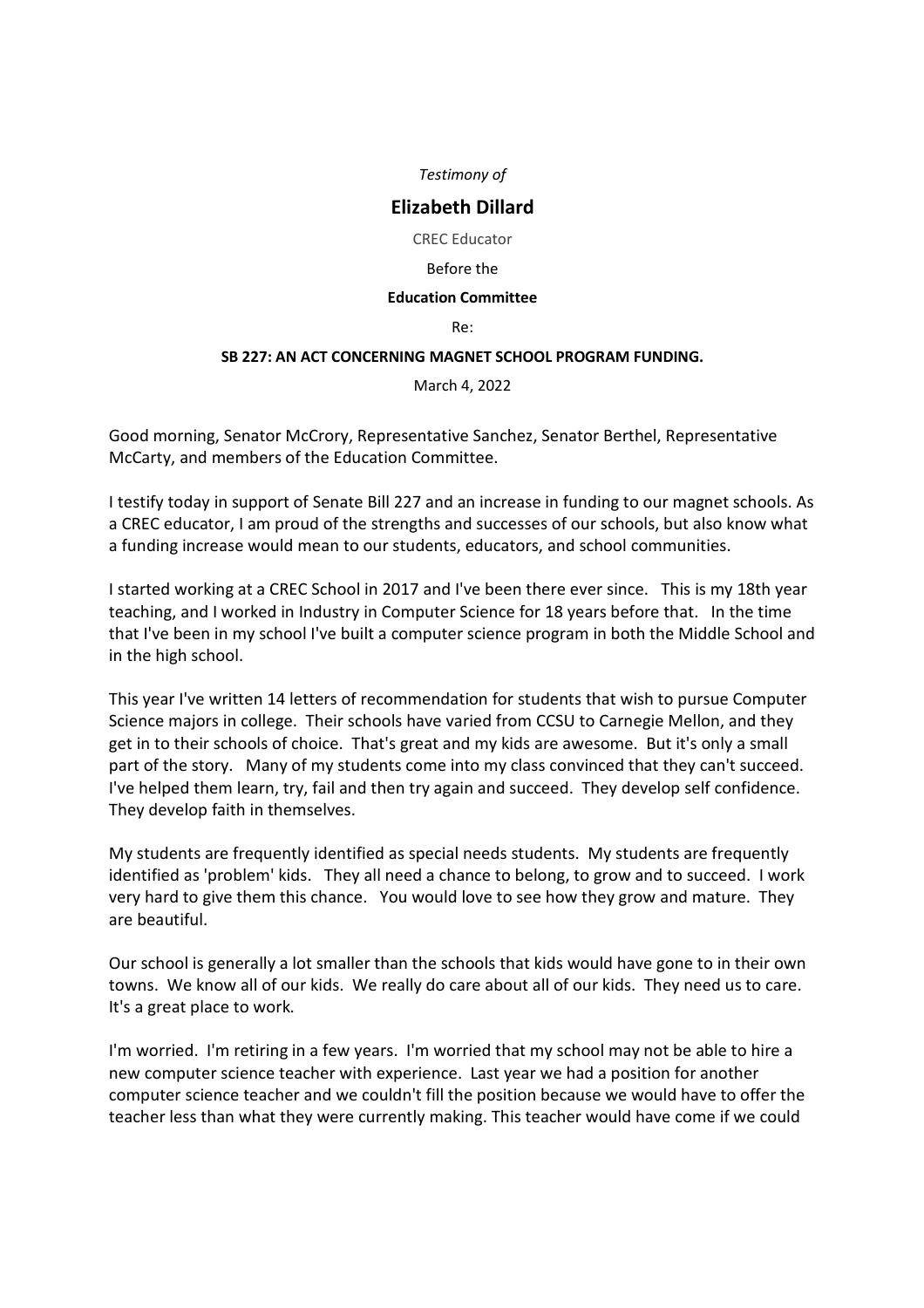have matched her salary, she was excited to work at CREC. But she couldn't afford to take a wage cut. So we lost the opportunity to hire a good teacher. We made due, I taught extra classes. I pulled in another teacher to teach a middle school class. But we didn't offer as many classes as we would have.

I'm worried that as we lose staff we won't be able to replace them. I'm worried that we won't be able to find the great teachers that our students desperately need. Our kids have so much potential. They are not always easy to work with. They will do great things if they can have great teachers. We need to give them that chance.

Right now we are in a period of inflation. Towns can adapt quickly to increase wages. State schools can't. Please help us continue to provide the high level of education that our kids really need. Please help us offer wages that will attract strong experienced teachers. Our kids need this.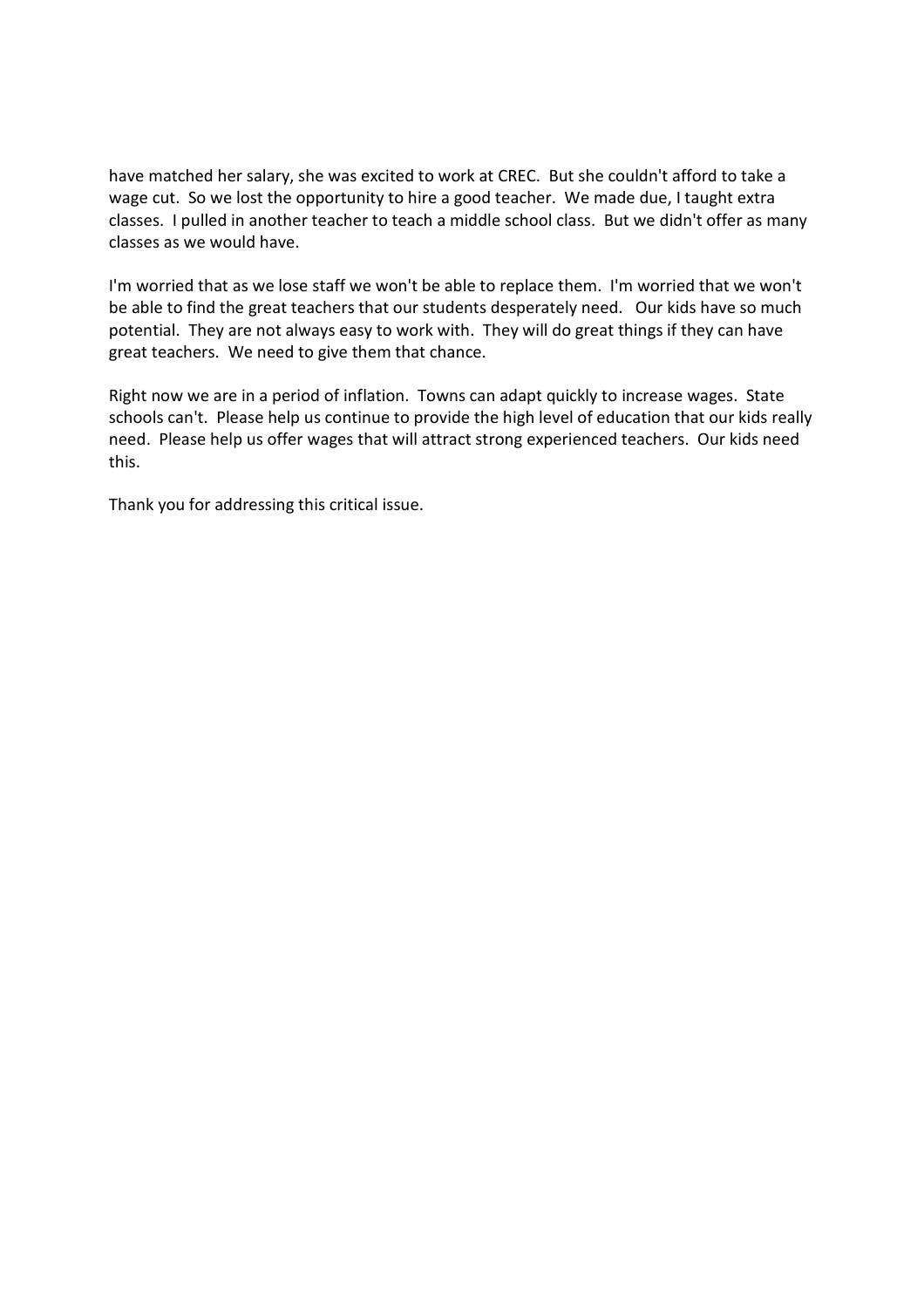# **Elizabeth Smith**

CREC Educator

#### Before the

#### **Education Committee**

Re:

## **SB 227: AN ACT CONCERNING MAGNET SCHOOL PROGRAM FUNDING.**

March 4, 2022

Good morning, Senator McCrory, Representative Sanchez, Senator Berthel, Representative McCarty, and members of the Education Committee.

I testify today in support of Senate Bill 227 and an increase in funding to our magnet schools. As a CREC educator, I am proud of the strengths and successes of our schools, but also know what a funding increase would mean to our students, educators, and school communities.

My daughter is in her 3rd year at a CREC elementary school. I cannot fully articulate how incredible, caring and devoted the staff at her school is. From her classroom teachers and support teachers to the health team and the special ed team, the school has been a priceless dose of normalcy for her during this wild time. If this is what they are able to do with a limited budget, I can only dream of how many students will have their lives enriched by the extra money allocated to CREC.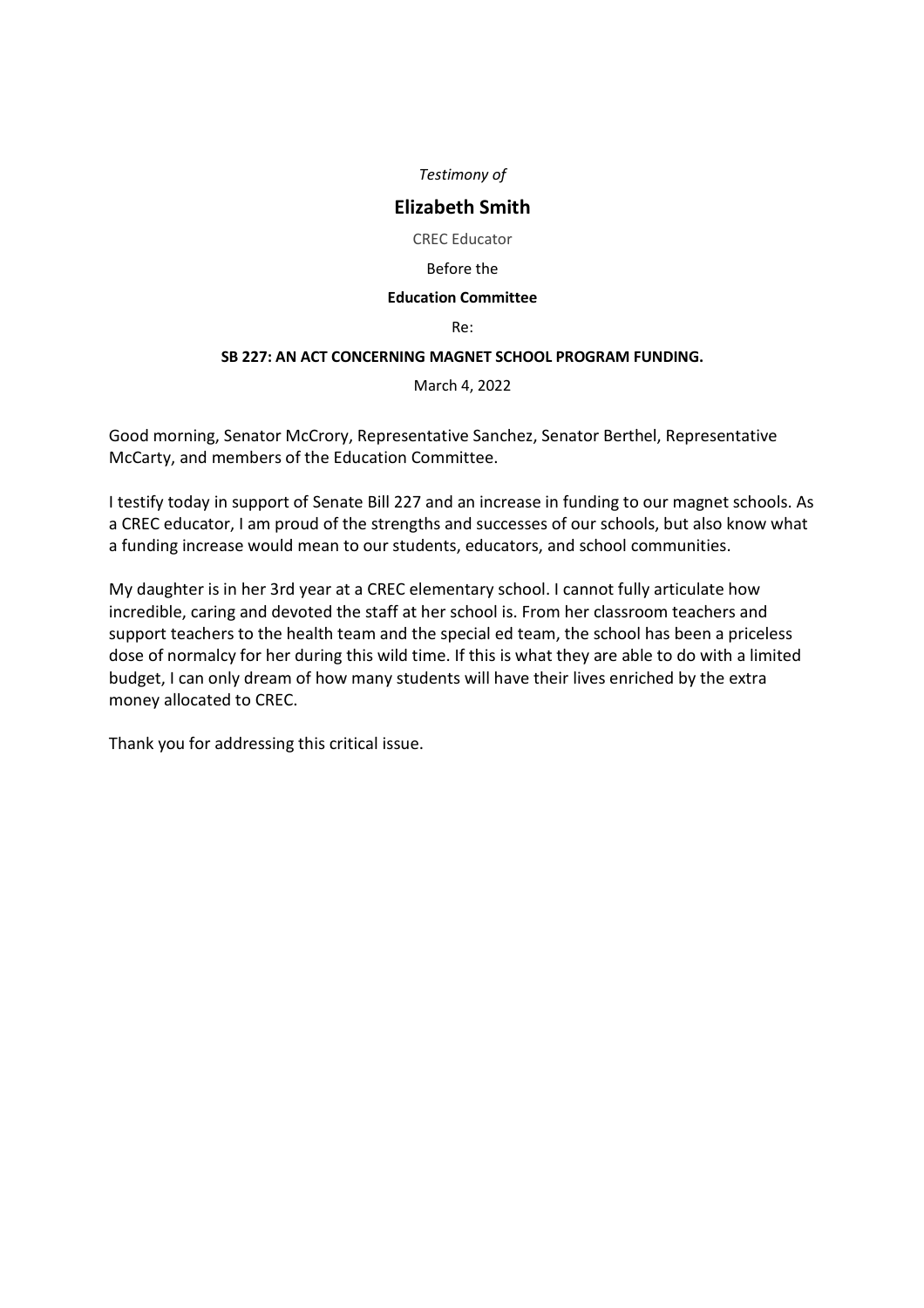# **Evan Katz**

CREC Educator

#### Before the

## **Education Committee**

Re:

## **SB 227: AN ACT CONCERNING MAGNET SCHOOL PROGRAM FUNDING.**

March 4, 2022

Good morning, Senator McCrory, Representative Sanchez, Senator Berthel, Representative McCarty, and members of the Education Committee.

I testify today in support of Senate Bill 227 and an increase in funding to our magnet schools. As a CREC educator, I am proud of the strengths and successes of our schools, but also know what a funding increase would mean to our students, educators, and school communities.

As a lifetime Connecticut resident I have personally experienced the inequities within the education system in our state - inequities that are addressed through the presence of our phenomenal magnet school system. Providing access to a high quality education system without regard for town lines is vitally important.

As a child I grew up in Simsbury. I was fortunate to be born in to a family that lived comfortably and, as a result, I was able to receive a high-quality education during my most formative years. What I did not know was that only a few miles away there were children just like me who were not given the same opportunities I was simply because of where they lived.

As an adult, I can look back and see just how unacceptable this is and how incredibly important it is to address this. There is no hiding the fact that Connecticut is one of the most segregated states in the country but this is not something we have to continue to accept as our reality. Instead, we can acknowledge that is is our reality but we can also try to do something about it.

During my time studying to become a teacher and now as a teacher I have worked in Simsbury, Farmington and now with CREC. From this perspective I can speak directly to the fact that we still have a long way to go and an increase in funding for our magnet schools is incredibly important to help us continue to move forward with providing an equitable education for all Connecticut children, without regard for where they might live.

During my time in both Simsbury and Farmington Public School I experienced the high quality education students in those towns are able to access, but neither one of those public school systems even tried to attempt to do the incredibly important work that CREC does on a daily basis not only for equity but also for social and racial justice. This alone sets CREC apart and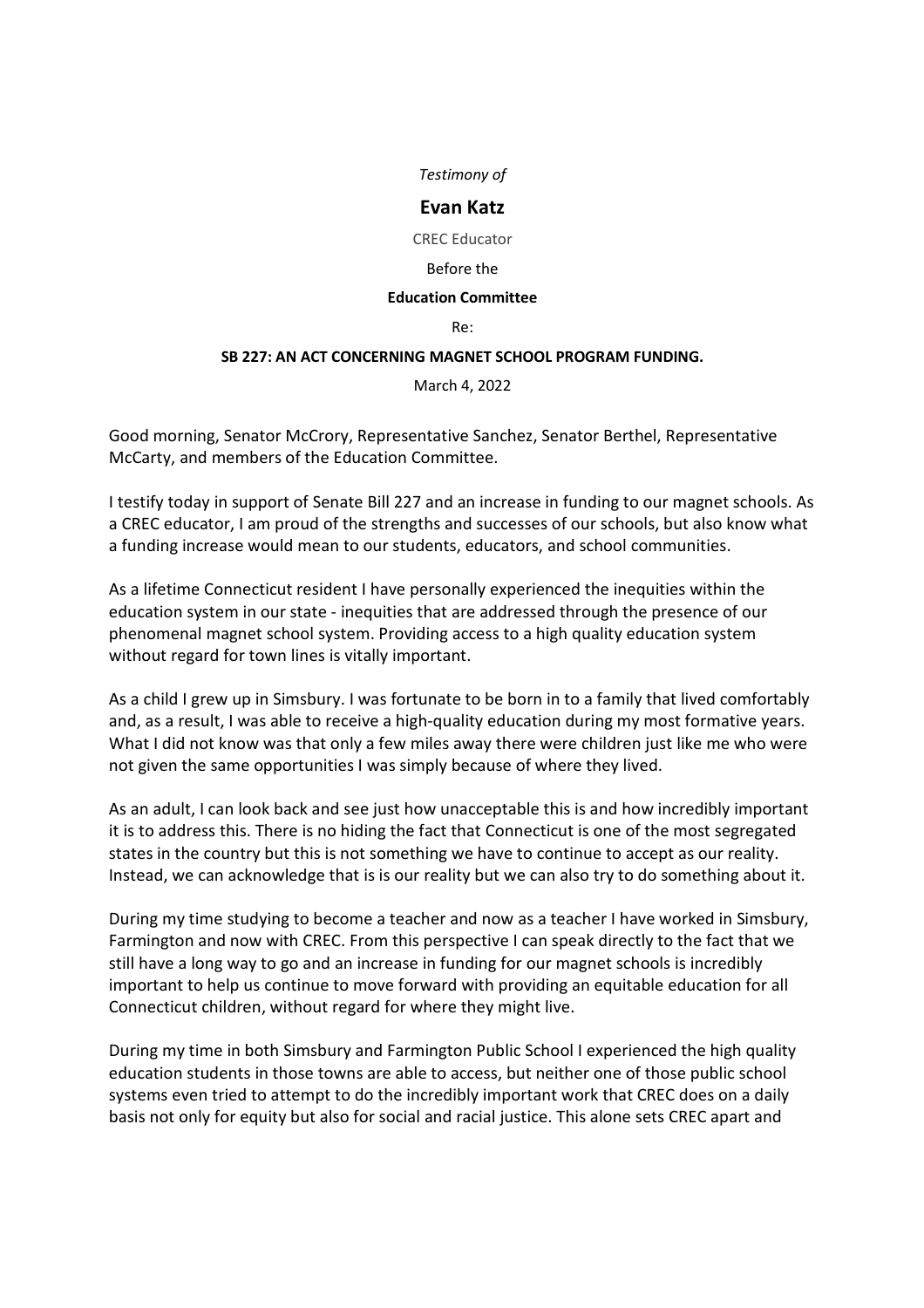highlights just how important it is that we not only maintain the current funding, but increase it so we can continue to improve the services we provide to help mold the future leaders of our state, our country and our global community.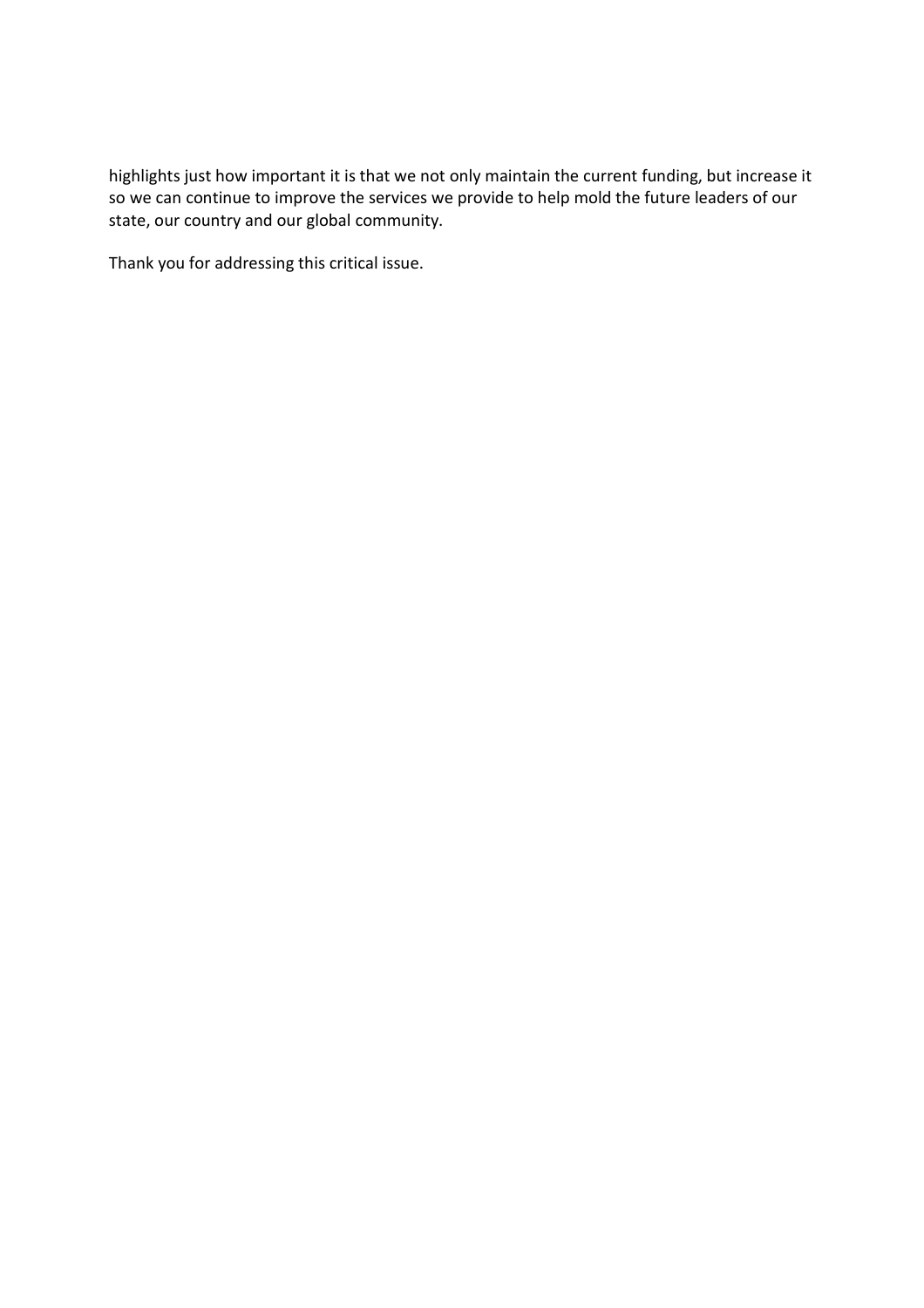# **Hiroe Vestergaard**

CREC Educator

#### Before the

#### **Education Committee**

Re:

## **SB 227: AN ACT CONCERNING MAGNET SCHOOL PROGRAM FUNDING.**

March 4, 2022

Good morning, Senator McCrory, Representative Sanchez, Senator Berthel, Representative McCarty, and members of the Education Committee.

I testify today in support of Senate Bill 227 and an increase in funding to our magnet schools. As a CREC educator, I am proud of the strengths and successes of our schools, but also know what a funding increase would mean to our students, educators, and school communities.

I have been teaching at one of the CREC magnet schools for 24 years. I strongly believe that we are delivering instructions which meet a diverse population of students' needs. However, additional funding is crucial to sustain this level of education especially during this pandemic. We need more technology devices such as Chromebooks and iPads. Also, we are in current need for additional academic support for students who lost some learning time due to the pandemic. The additional funding will greatly benefit their academic and social achievement.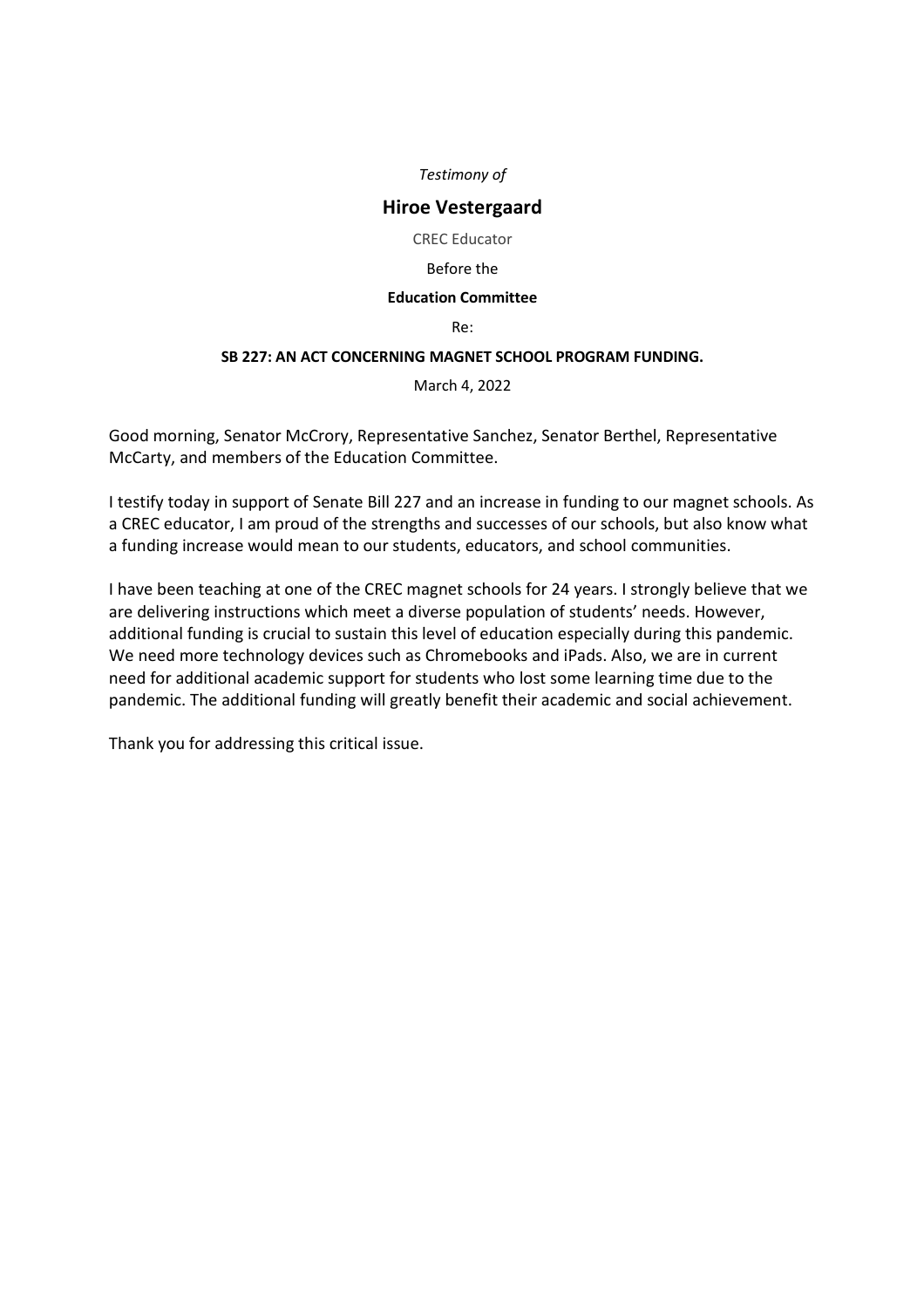# **Jaime Knowles**

CREC Educator

#### Before the

#### **Education Committee**

Re:

## **SB 227: AN ACT CONCERNING MAGNET SCHOOL PROGRAM FUNDING.**

March 4, 2022

Good morning, Senator McCrory, Representative Sanchez, Senator Berthel, Representative McCarty, and members of the Education Committee.

I testify today in support of Senate Bill 227 and an increase in funding to our magnet schools. As a CREC educator, I am proud of the strengths and successes of our schools, but also know what a funding increase would mean to our students, educators, and school communities.

For the ten years in which I have been an educator at CREC I have had the opportunity to witness diverse classrooms turn into community families. I have watched students from around the world and around Connecticut cohesively support one another and work together academically and emotionally. It is a place students are proud to walk into, being an equal to those around them no matter what town they are coming from.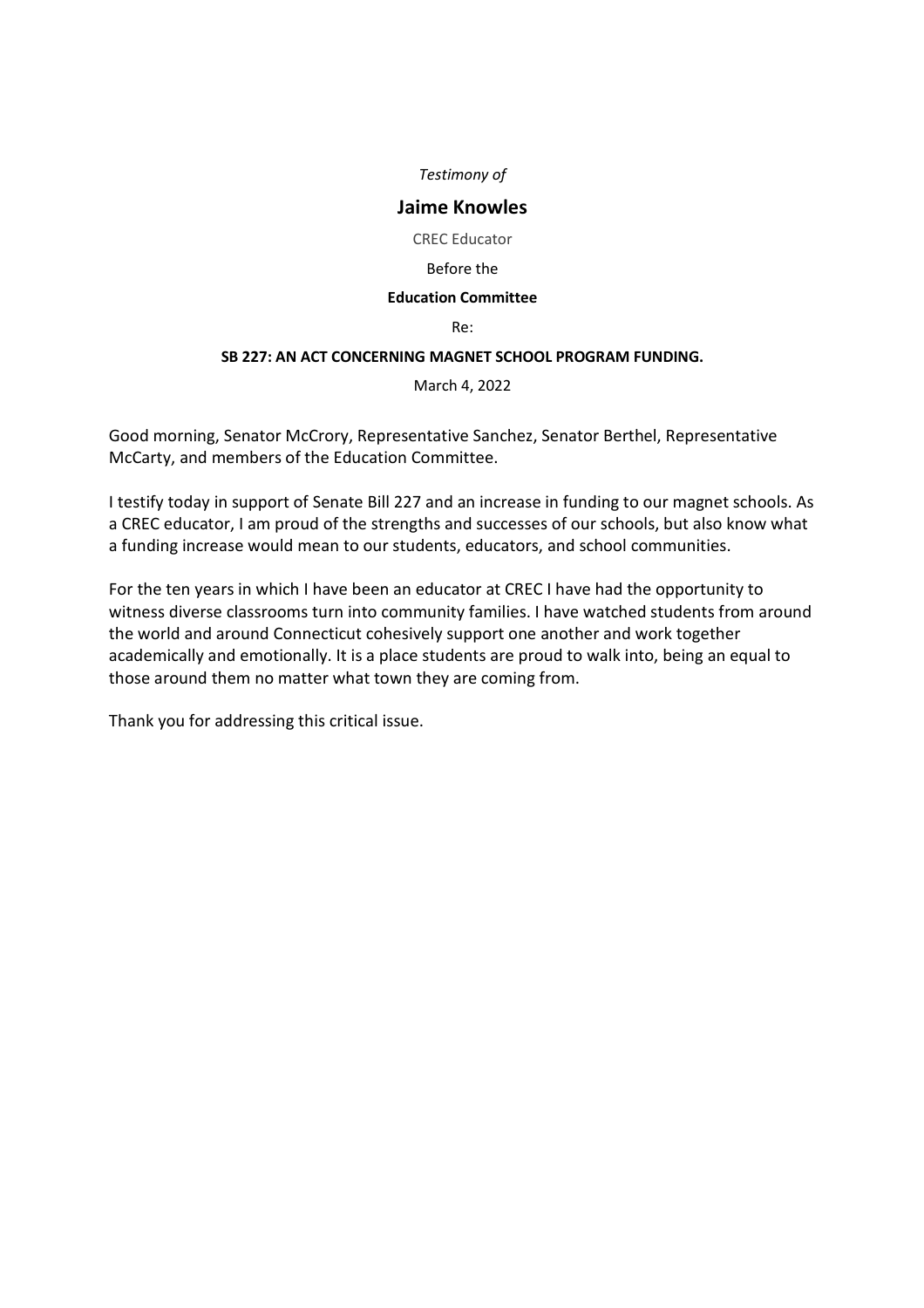# **Jennifer Lucian**

CREC Educator

## Before the

## **Education Committee**

Re:

## **SB 227: AN ACT CONCERNING MAGNET SCHOOL PROGRAM FUNDING.**

March 4, 2022

Good morning, Senator McCrory, Representative Sanchez, Senator Berthel, Representative McCarty, and members of the Education Committee.

I testify today in support of Senate Bill 227 and an increase in funding to our magnet schools. As a CREC educator, I am proud of the strengths and successes of our schools, but also know what a funding increase would mean to our students, educators, and school communities.

CREC provides my child and his peers the opportunity to attend a diverse, quality, and forwardlooking school.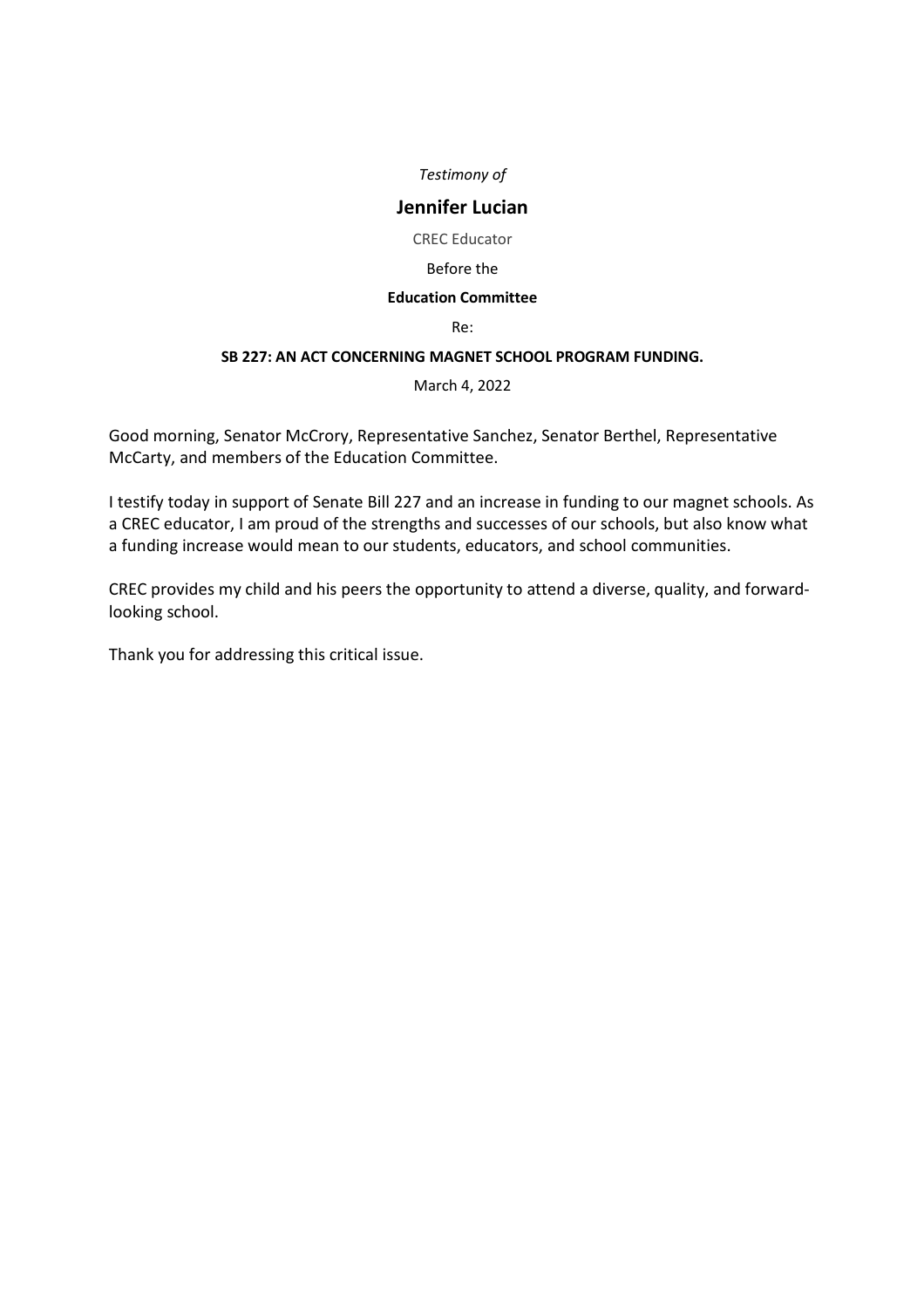## **Jennifer Pietrasko**

CREC Educator

#### Before the

## **Education Committee**

Re:

## **SB 227: AN ACT CONCERNING MAGNET SCHOOL PROGRAM FUNDING.**

March 4, 2022

Good morning, Senator McCrory, Representative Sanchez, Senator Berthel, Representative McCarty, and members of the Education Committee.

I testify today in support of Senate Bill 227 and an increase in funding to our magnet schools. As a CREC educator, I am proud of the strengths and successes of our schools, but also know what a funding increase would mean to our students, educators, and school communities.

I have been a CREC educator for the last seven years. In that time, I have reached into my own pocket to secure resources for my students so that they can ben successful in my classroom learning community. I have also had to reach out through programs like Donors Choose to get funding for materials. Every year, my students become more than just my students, they become my kiddos and are part of my team. I tell them that once a member of Team Pietrasko, always a member of Team Pietrasko. We become a family each year and it continues to grow as the years go on. As any family would, I hate to see my students go without. I easily spend over the \$250 that can be reimbursed through taxes each year. For me, it has never been about the money, but rather making sure that the students have what they need. I will always do what I need to do for my students, but since becoming a new mom it is hard to say, 'yes,' to students needs when it means coming out of my own pocket. Additional funding would allow me to continue to support my students needs at school but also provide for my family.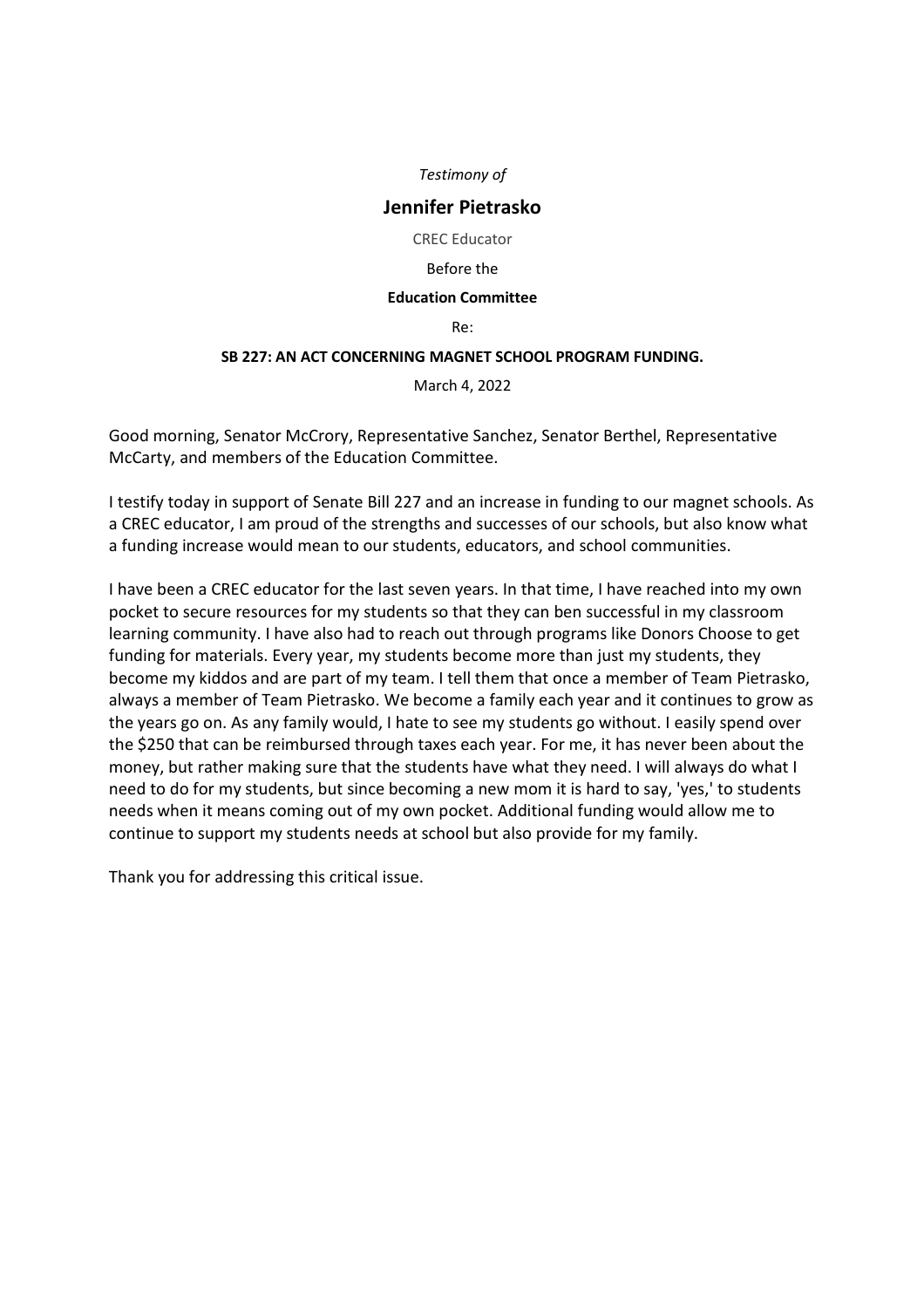## **Karen Adrian**

CREC Educator

#### Before the

#### **Education Committee**

Re:

## **SB 227: AN ACT CONCERNING MAGNET SCHOOL PROGRAM FUNDING.**

March 4, 2022

Good morning, Senator McCrory, Representative Sanchez, Senator Berthel, Representative McCarty, and members of the Education Committee.

I testify today in support of Senate Bill 227 and an increase in funding to our magnet schools. As a CREC educator, I am proud of the strengths and successes of our schools, but also know what a funding increase would mean to our students, educators, and school communities.

My magnet school experience began in February 2020 when I took on a teaching position at CREC Academy of Computer Science and Engineering, formerly known as Two Rivers Magnet Middle School. I was hired as a long-term 8th grade ELA substitute teacher after having worked in private schools most of my career.

Teaching at a magnet school was vastly different from teaching at a parochial school. It was diverse, inclusive, and a culture shock. Even though I'd been teaching for nearly 17 years, I learned the value of building relationships to connect with students, become part of a classroom culture of learners, for them and for me, and engage students by making connections. Less than two months later, those relationships were stretched beyond the classroom and into our homes. When a full-time job opportunity opened up at the school for the following school year, I didn't hesitate to apply for the position of 7th grade ELA teacher.

During the 2020-2021 school year, I became a better teacher because of my students. Not only were they culturally diverse, but our personal lives and families were thrust in the forefront of our classroom through distance learning. I found even more ways to connect, to be creative, to bridge the gap between the building and the home. It was both challenging and rewarding! While I've experienced a whole different set of challenges this year, I leaned into the lessons already learned at a magnet school: building relationships, making connections, and establishing a classroom community of learners that includes me. I wouldn't have the same experience had I not been part of the magnet school experience.

In order to continue serving a community of learners who have been historically disenfranchised, we must offer them the same opportunities of relationship-building, a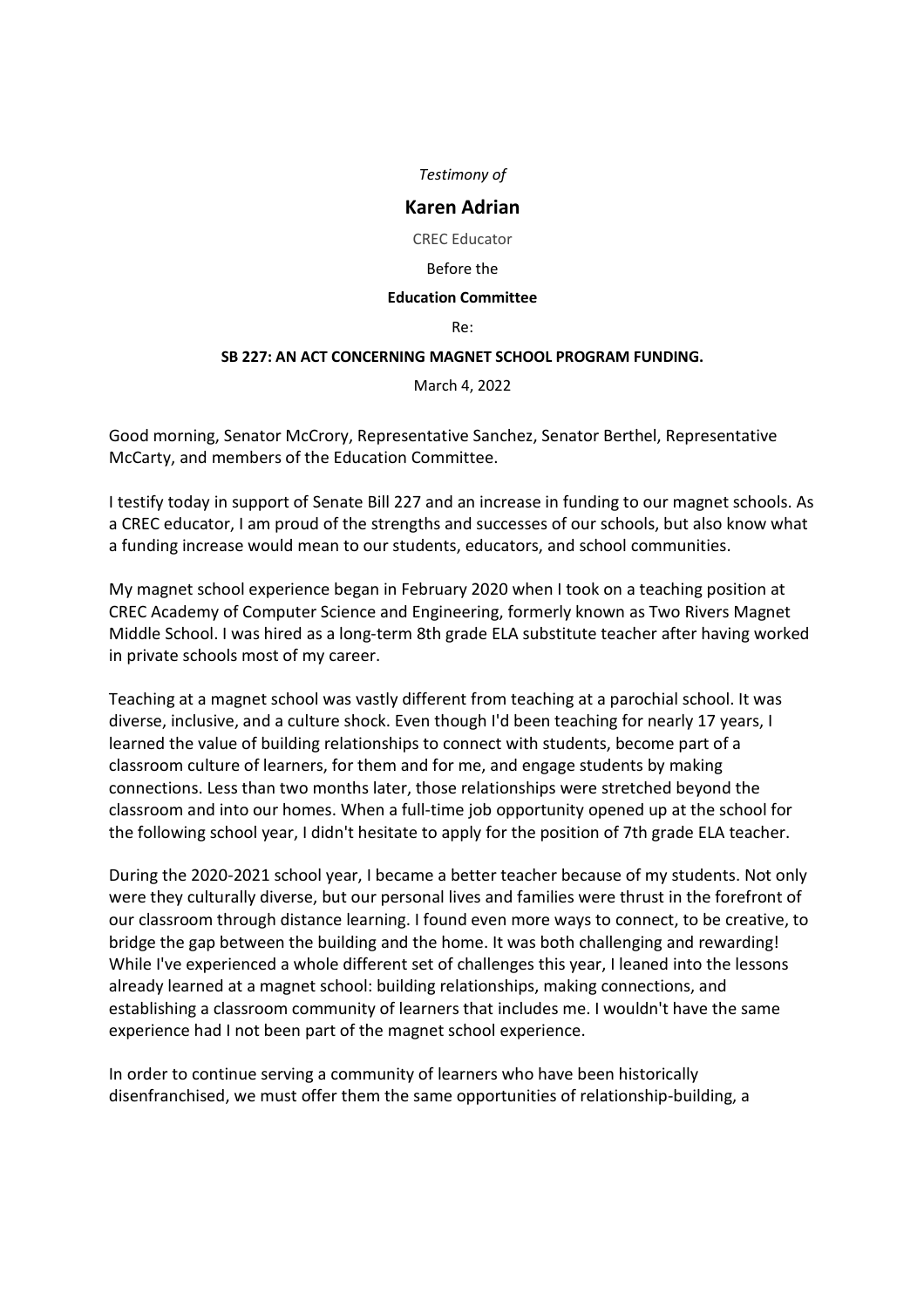welcoming and accepting classroom environment, and the best education all children deserve, without limiting their growth because of budget shortages, we must continue to bridge the gap.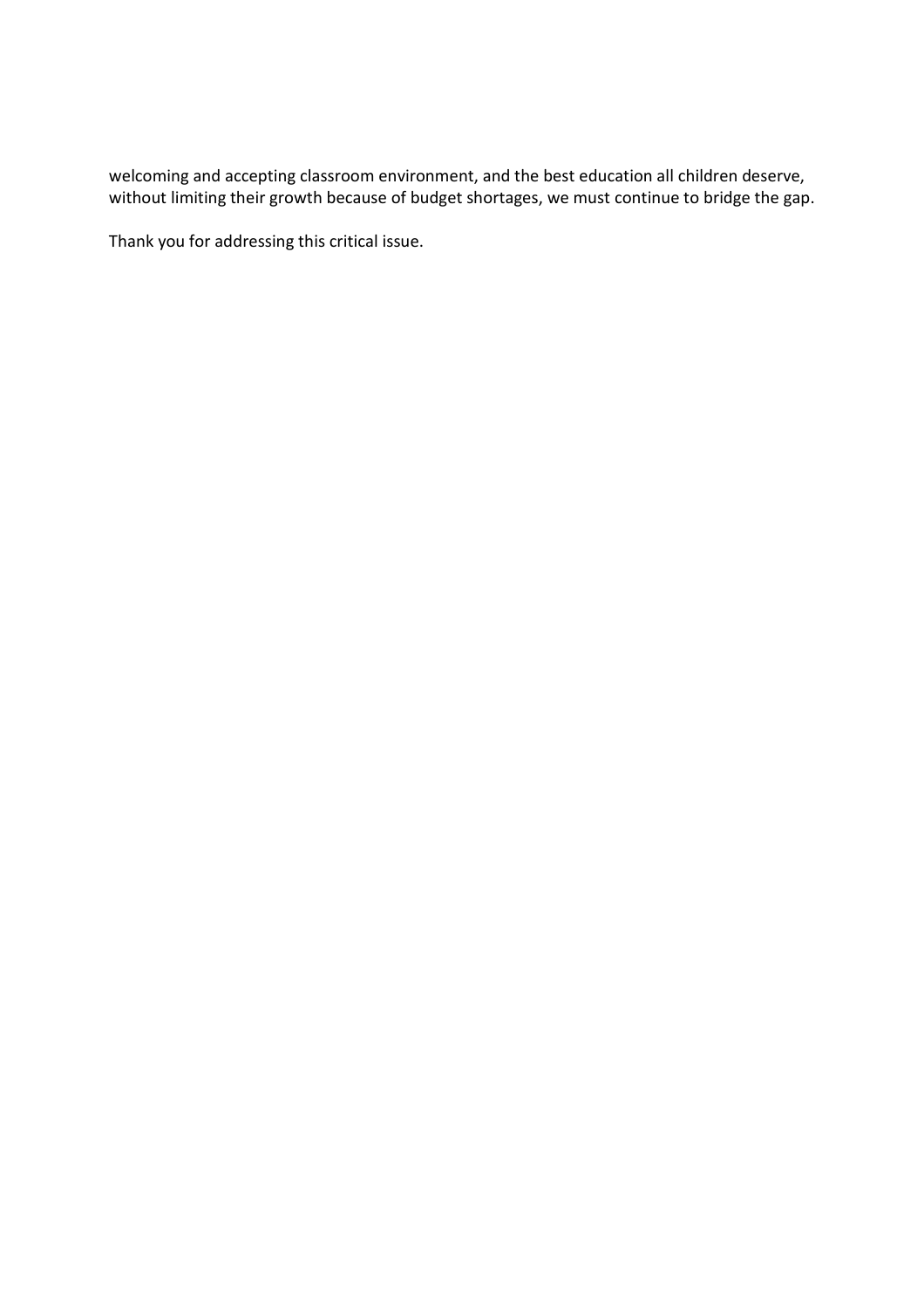# **Lyndsey Russell**

CREC Educator

## Before the

#### **Education Committee**

Re:

## **SB 227: AN ACT CONCERNING MAGNET SCHOOL PROGRAM FUNDING.**

March 4, 2022

Good morning, Senator McCrory, Representative Sanchez, Senator Berthel, Representative McCarty, and members of the Education Committee.

I testify today in support of Senate Bill 227 and an increase in funding to our magnet schools. As a CREC educator, I am proud of the strengths and successes of our schools, but also know what a funding increase would mean to our students, educators, and school communities.

I am a CREC educator and a CREC parent. CREC schools aim to close the achievement gap and foster culturally/economically/racially diverse classrooms. And increase in per pupil funding is essential to continuing to work towards these goals.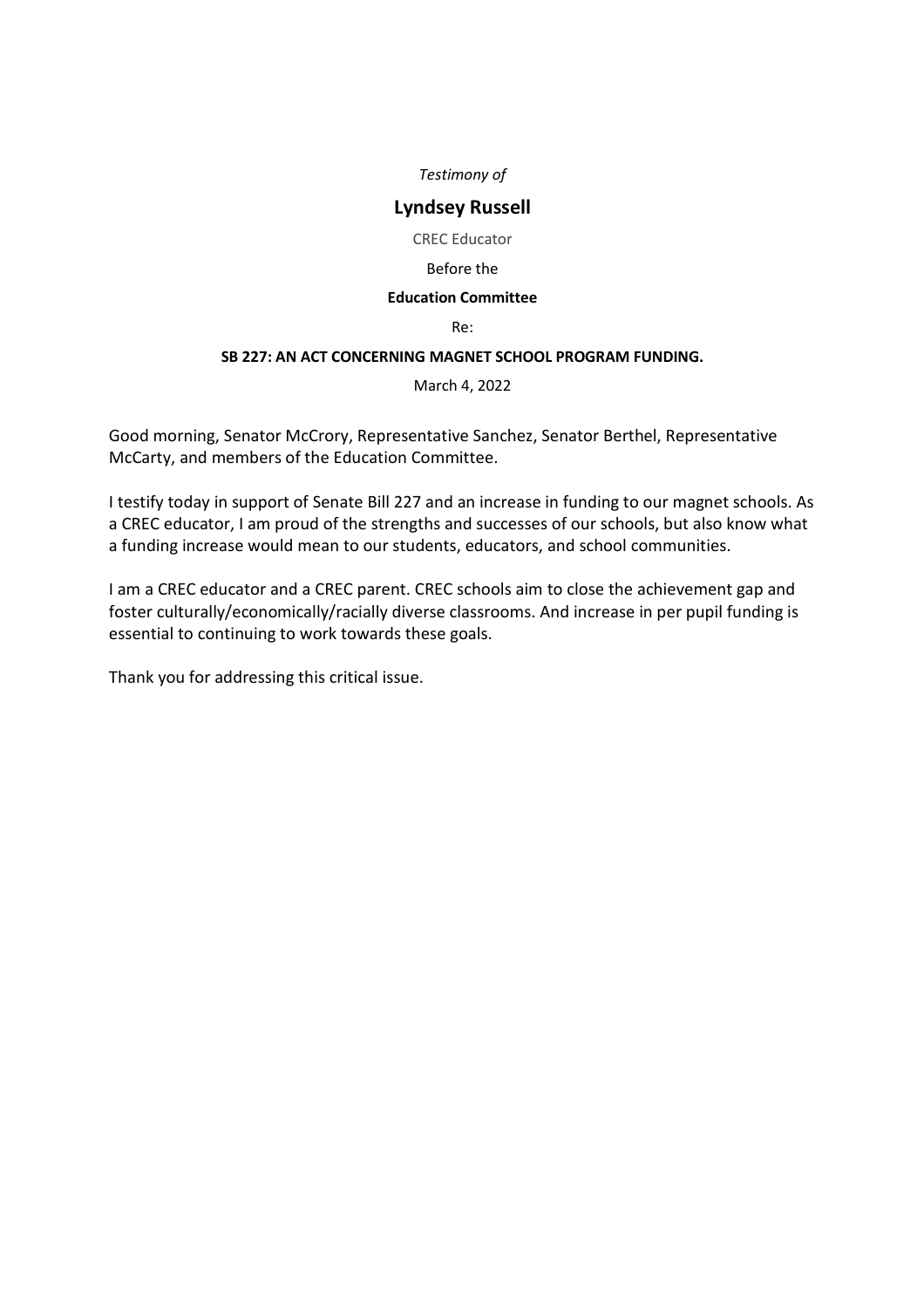# **Matthew Wlodarczyk**

CREC Educator

#### Before the

## **Education Committee**

Re:

## **SB 227: AN ACT CONCERNING MAGNET SCHOOL PROGRAM FUNDING.**

March 4, 2022

Good morning, Senator McCrory, Representative Sanchez, Senator Berthel, Representative McCarty, and members of the Education Committee.

I testify today in support of Senate Bill 227 and an increase in funding to our magnet schools. As a CREC educator, I am proud of the strengths and successes of our schools, but also know what a funding increase would mean to our students, educators, and school communities.

Our schools give families and students in the CREC region choice to attend high quality and unique schools as an alternative to their local districts. We celebrate our diversity and continuously work to be more inclusive as the most anti-racist district in the state and across our geographical region.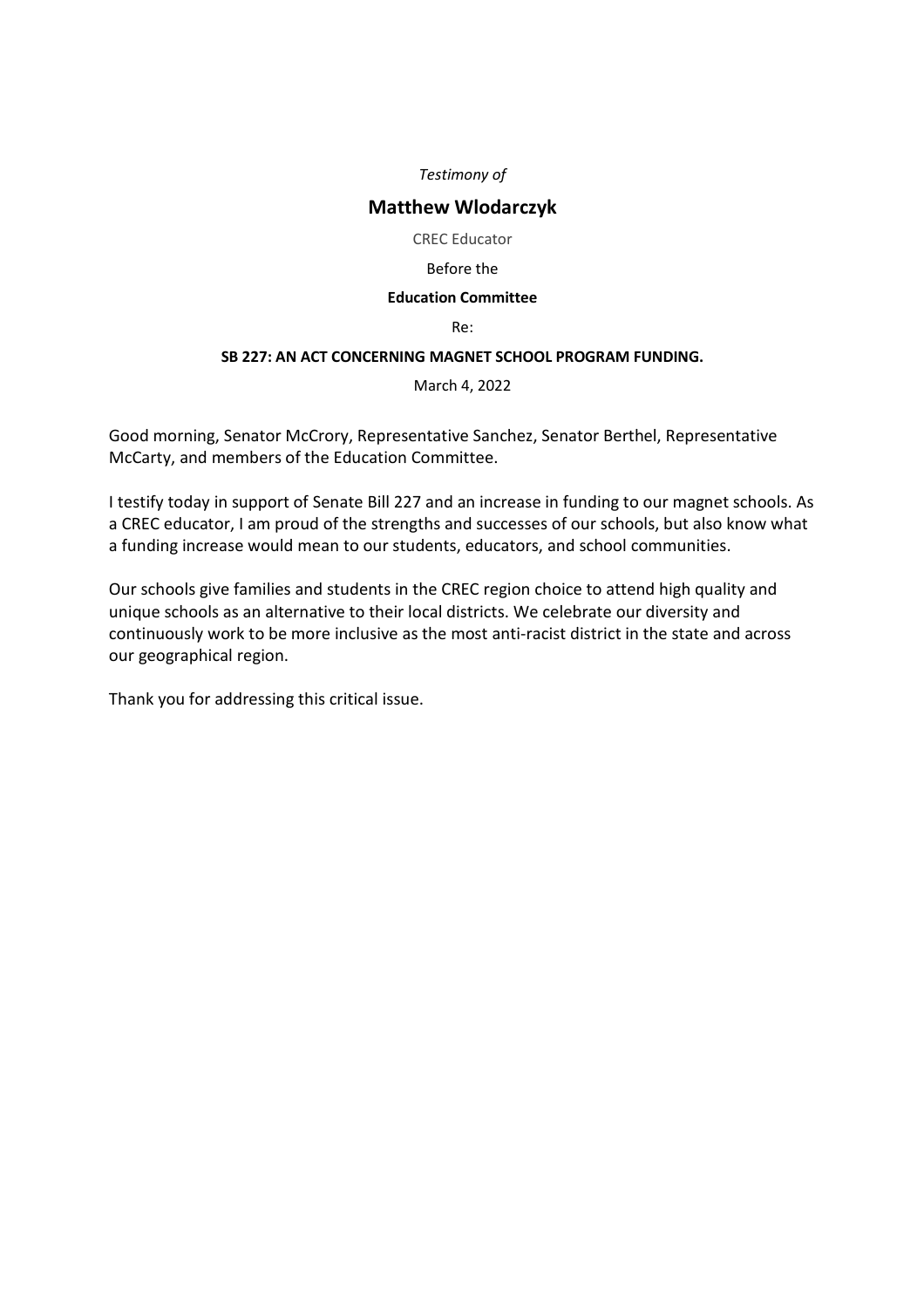# **Melissa Roy**

CREC Educator

#### Before the

## **Education Committee**

Re:

## **SB 227: AN ACT CONCERNING MAGNET SCHOOL PROGRAM FUNDING.**

March 4, 2022

Good morning, Senator McCrory, Representative Sanchez, Senator Berthel, Representative McCarty, and members of the Education Committee.

I testify today in support of Senate Bill 227 and an increase in funding to our magnet schools. As a CREC educator, I am proud of the strengths and successes of our schools, but also know what a funding increase would mean to our students, educators, and school communities.

I work for magnet school and I see first hand the wonderful opportunities that are afforded to our students. Decreased funding would mean that many of these opportunities would be cut and in the end it will hurt student learning. They have already struggled through a pandemic where learning was impeded we can't afford to have more loss learning. Please fund this act.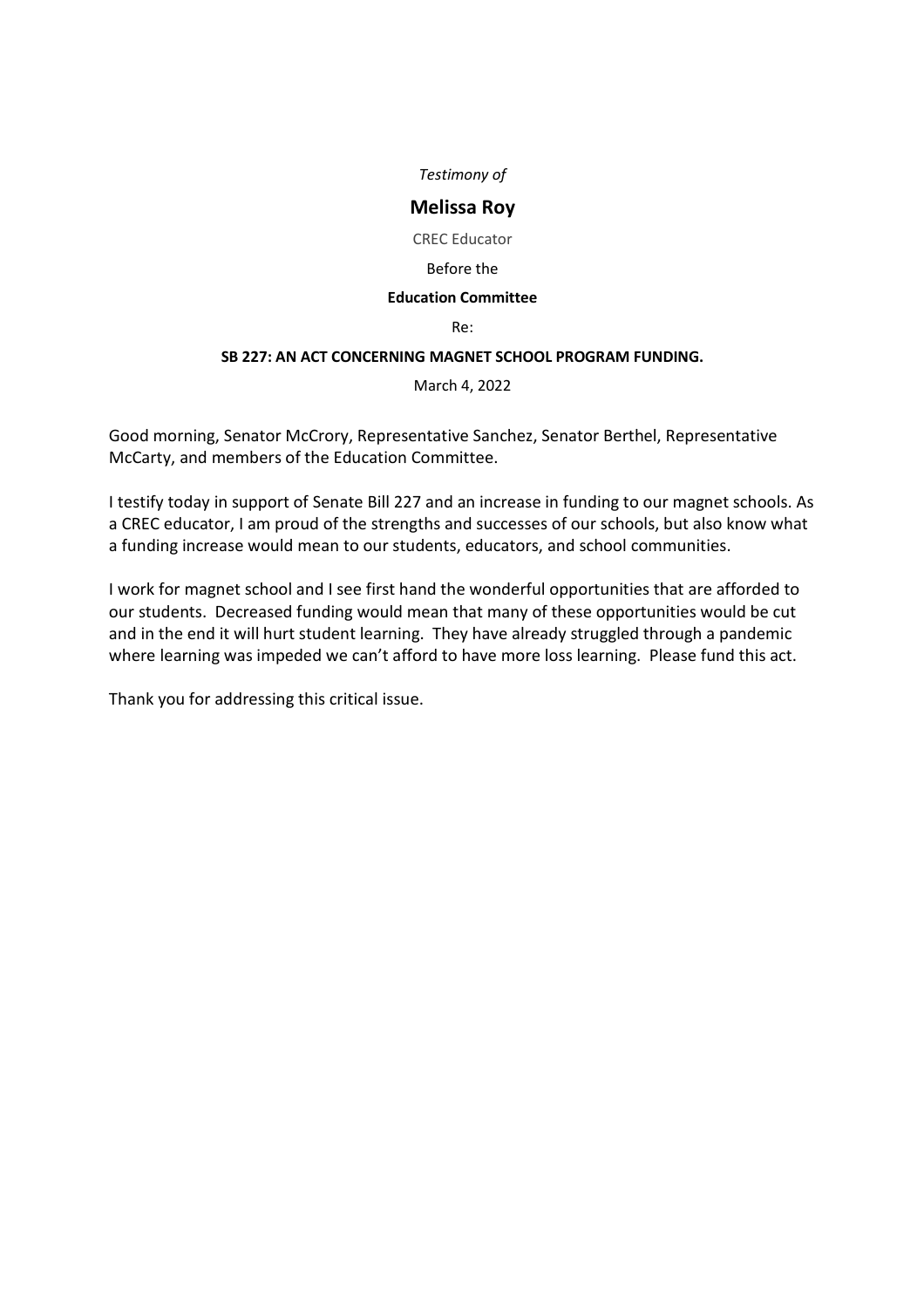## **Patricia Bunk**

CREC Educator

#### Before the

#### **Education Committee**

Re:

## **SB 227: AN ACT CONCERNING MAGNET SCHOOL PROGRAM FUNDING.**

March 4, 2022

Good morning, Senator McCrory, Representative Sanchez, Senator Berthel, Representative McCarty, and members of the Education Committee.

I testify today in support of Senate Bill 227 and an increase in funding to our magnet schools. As a CREC educator, I am proud of the strengths and successes of our schools, but also know what a funding increase would mean to our students, educators, and school communities.

I am an IQ teacher for the Individually Quarenteened students. This year I have taught remotely and as a highly successful team we have reached students in their most vulernable hour of need. These positions need to be maintained not slashed. The team is highly successful educators have helped many students K-12 to encourage , support and define higher levels of need and met each and every one. Increase funding for remote students that need help in all academic areas. This team helps in a very personal way connecting to families and being a support system to everyone. Increase funding.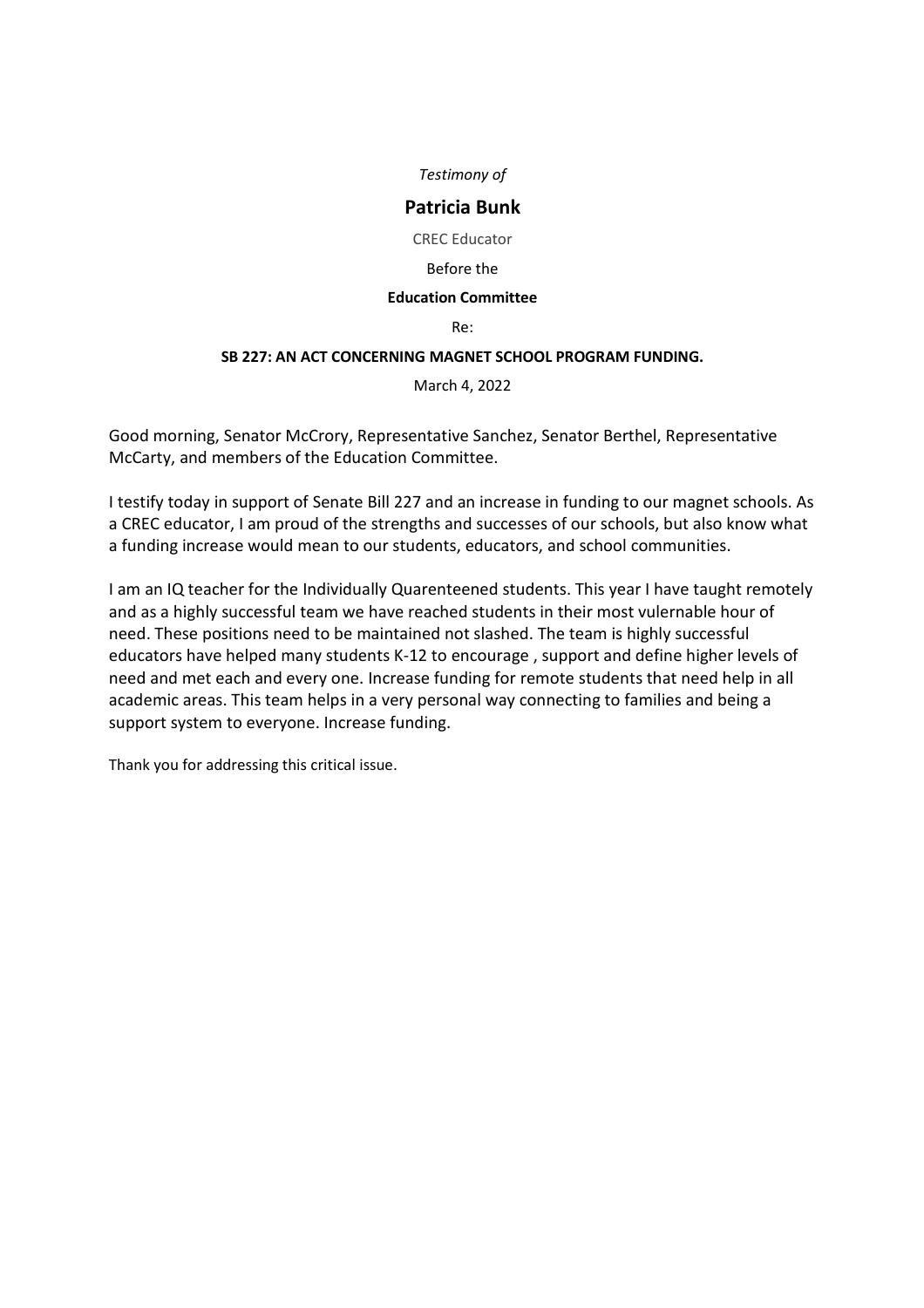## **Patrick Jones**

CREC Educator

#### Before the

#### **Education Committee**

Re:

## **SB 227: AN ACT CONCERNING MAGNET SCHOOL PROGRAM FUNDING.**

March 4, 2022

Good morning, Senator McCrory, Representative Sanchez, Senator Berthel, Representative McCarty, and members of the Education Committee.

I testify today in support of Senate Bill 227 and an increase in funding to our magnet schools. As a CREC educator, I am proud of the strengths and successes of our schools, but also know what a funding increase would mean to our students, educators, and school communities.

I have the joy of having my daughter attend a CREC magnet school from middle school through high school. This ended up being the most important decision of my daughter's life. Without the magnet school, my daughter would not have been exposed to the the wonderful multicultural experience that she ended up needing in life. The rigor of the curriculum, the close teacher connections and the life long diverse friendships helped form her loving, caring, competent personality she has today. If fact, her experiences in middle school and high school through the magnet schools ended up being more diverse than her college. Fast forward, my daughter is now a teacher at CREC magnet schools, giving back to families all that she learned, making a big difference in children's lives every day.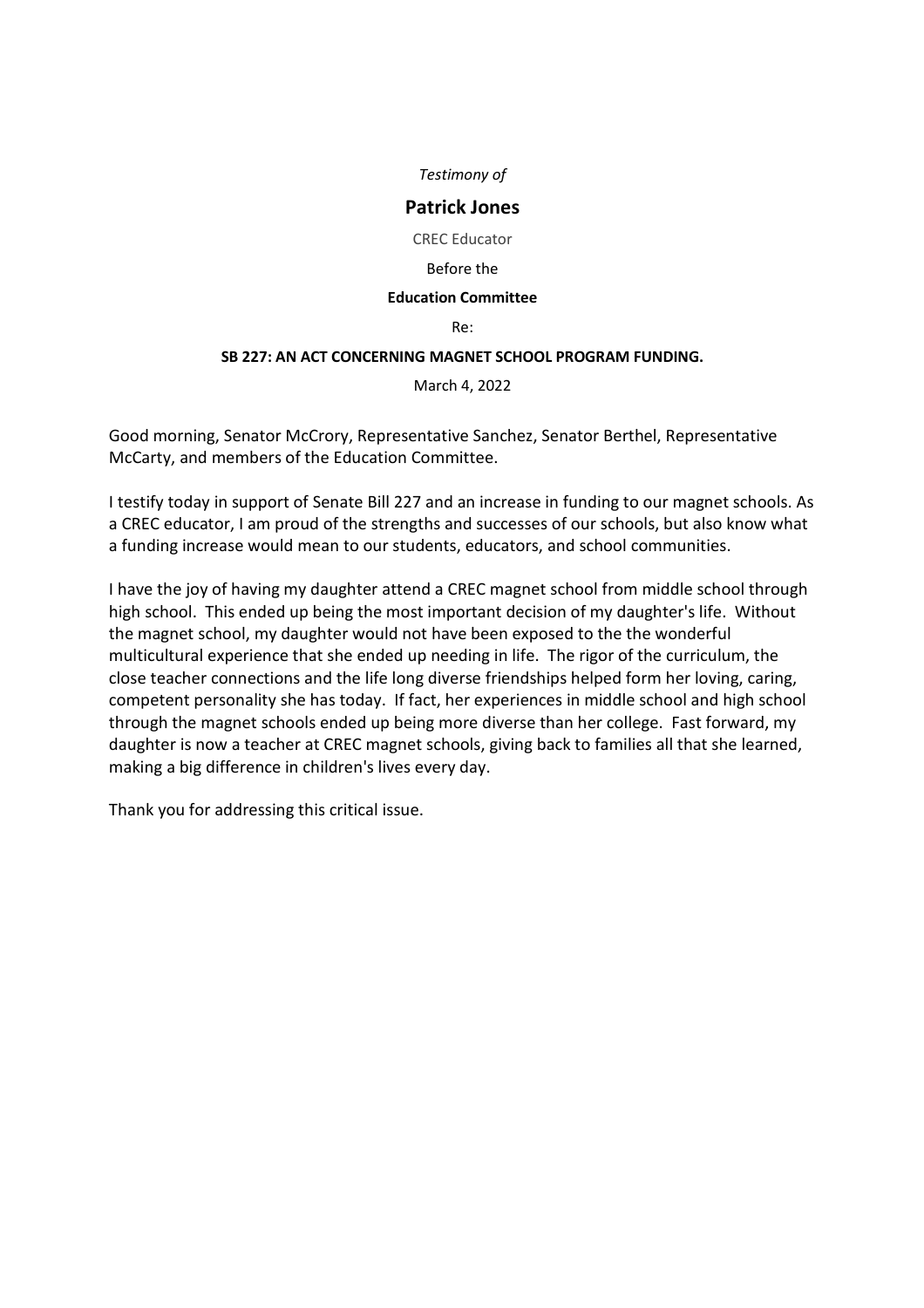# **Rose Higgins**

CREC Educator

#### Before the

## **Education Committee**

Re:

## **SB 227: AN ACT CONCERNING MAGNET SCHOOL PROGRAM FUNDING.**

March 4, 2022

Good morning, Senator McCrory, Representative Sanchez, Senator Berthel, Representative McCarty, and members of the Education Committee.

I testify today in support of Senate Bill 227 and an increase in funding to our magnet schools. As a CREC educator, I am proud of the strengths and successes of our schools, but also know what a funding increase would mean to our students, educators, and school communities.

As a teacher at CREC I fully support the increase in funding so we are better equity to meet the magnitude of needs and supports to best serve our students.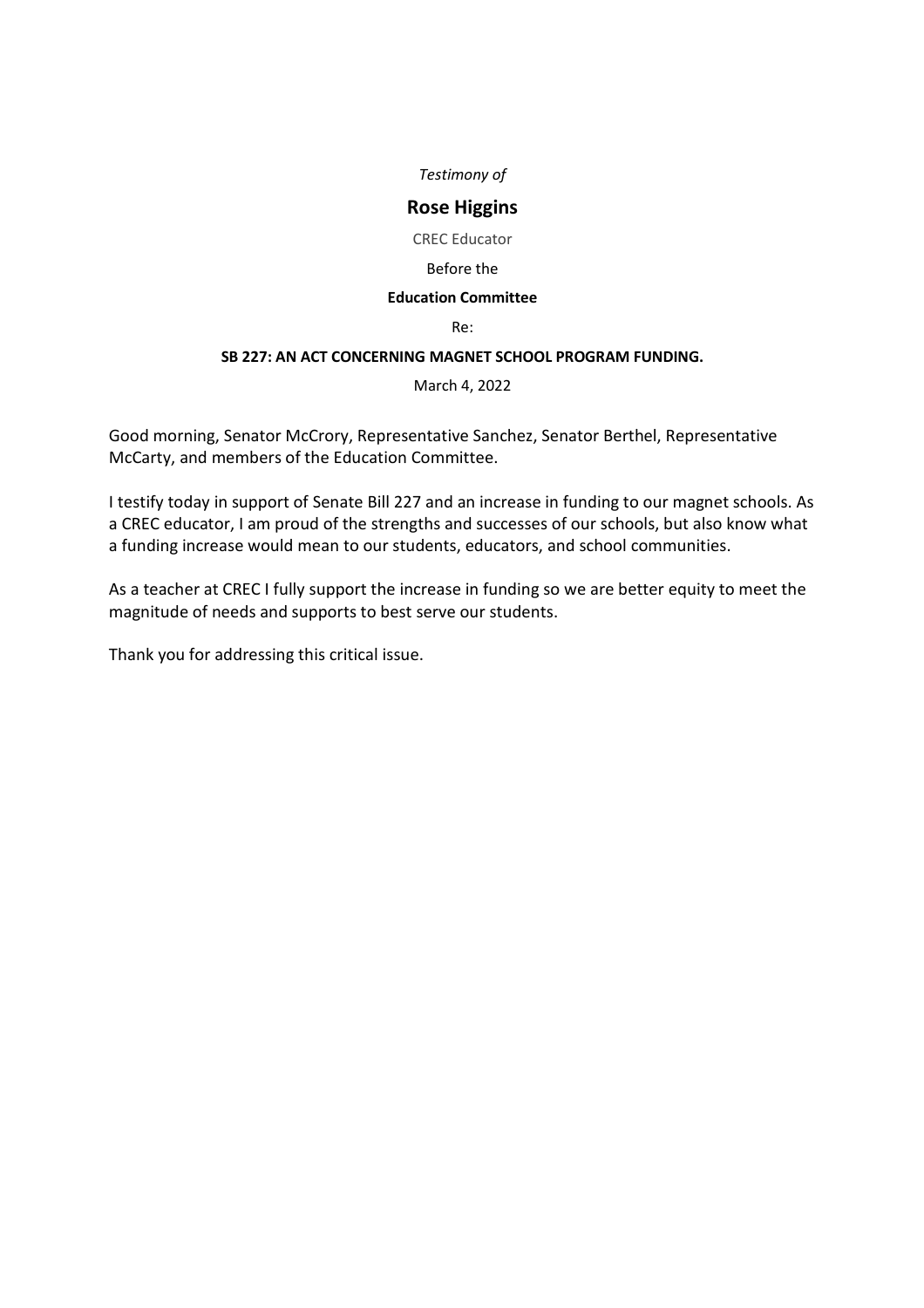# **Shana Suarez**

CREC Educator

#### Before the

## **Education Committee**

#### Re:

## **SB 227: AN ACT CONCERNING MAGNET SCHOOL PROGRAM FUNDING.**

March 4, 2022

Good morning, Senator McCrory, Representative Sanchez, Senator Berthel, Representative McCarty, and members of the Education Committee. I testify today in support of Senate Bill 227 and an increase in funding to our magnet schools. As a CREC educator, I am proud of the strengths and successes of our schools, but also know what a funding increase would mean to our students, educators, and school communities.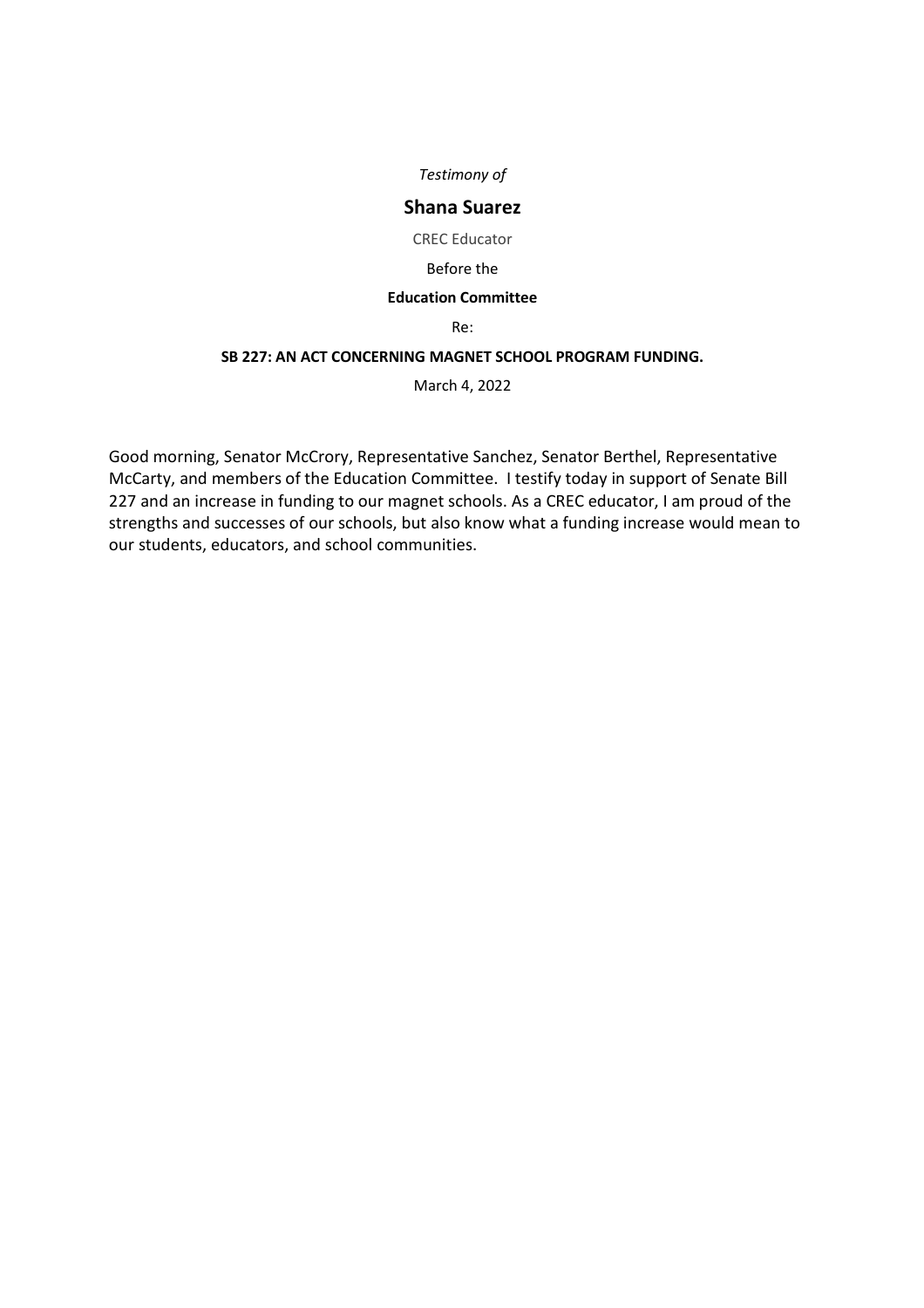# **Stacey Pagliaro**

CREC Educator

#### Before the

## **Education Committee**

Re:

## **SB 227: AN ACT CONCERNING MAGNET SCHOOL PROGRAM FUNDING.**

March 4, 2022

Good morning, Senator McCrory, Representative Sanchez, Senator Berthel, Representative McCarty, and members of the Education Committee.

I testify today in support of Senate Bill 227 and an increase in funding to our magnet schools. As a CREC educator, I am proud of the strengths and successes of our schools, but also know what a funding increase would mean to our students, educators, and school communities.

Due to funding, we are able to provide high quality IB education to all of our students grade 6- 12. As a result we graduate 99% of our students and 95% attend 2 or 4 year colleges. With funding we are able to provide our students with support services that promote student well being. With funding we are able to provide students with the materials they need to be successful. Most importantly, we are able to provide students with highly qualified educators which would not be possible without adequate funding.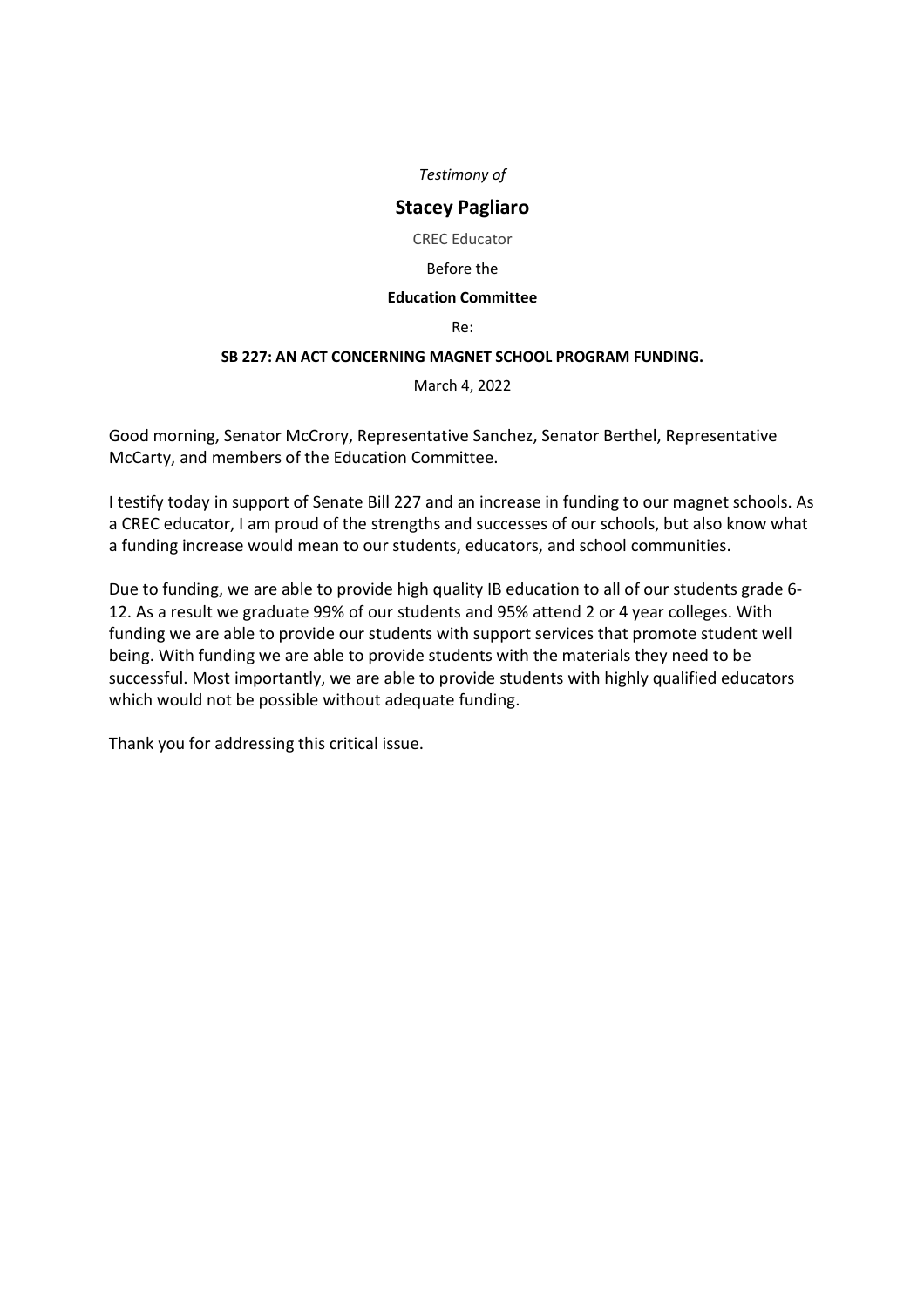## **Vanessa Lenha**

CREC Educator

#### Before the

#### **Education Committee**

Re:

## **SB 227: AN ACT CONCERNING MAGNET SCHOOL PROGRAM FUNDING.**

March 4, 2022

Good morning, Senator McCrory, Representative Sanchez, Senator Berthel, Representative McCarty, and members of the Education Committee.

I testify today in support of Senate Bill 227 and an increase in funding to our magnet schools. As a CREC educator, I am proud of the strengths and successes of our schools, but also know what a funding increase would mean to our students, educators, and school communities.

Both of my boys attend CREC Academy of Aerospace and Engineer Elementary School. They have both excelled at this school. CREC not only provides them with a quality education it's prepares them for the world by modeling equity and excellence on a daily basis. We live in a town with a solid school system yet chose CREC to provide them with an experience filled with diversity. We chose it because of its STEM focus. We could not be happier with our CREC school experience and we would be devastated to see programs and opportunities not be available to many other learners.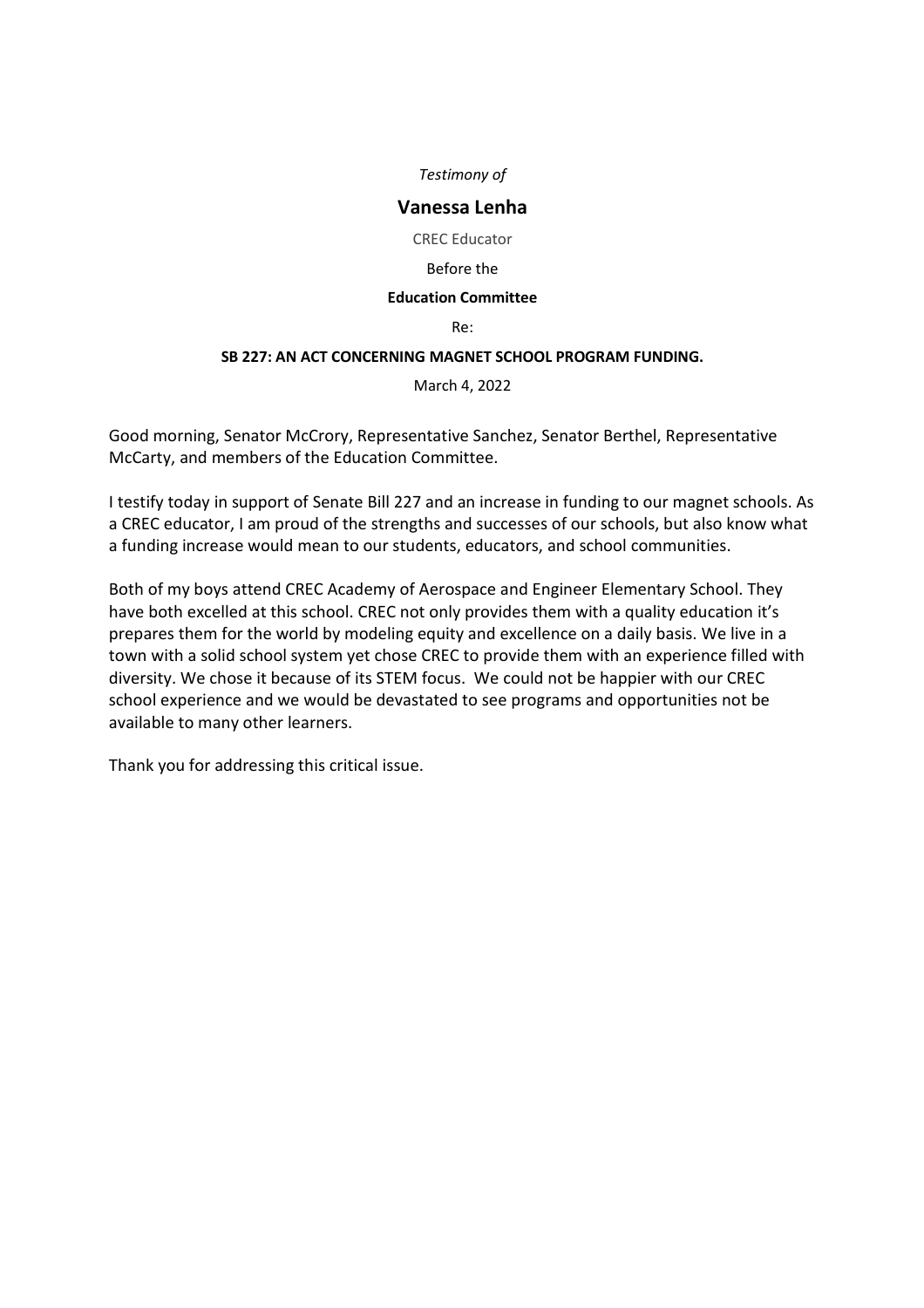# **Victoria Miller**

CREC Educator

#### Before the

#### **Education Committee**

Re:

## **SB 227: AN ACT CONCERNING MAGNET SCHOOL PROGRAM FUNDING.**

March 4, 2022

Good morning, Senator McCrory, Representative Sanchez, Senator Berthel, Representative McCarty, and members of the Education Committee.

I testify today in support of Senate Bill 227 and an increase in funding to our magnet schools. As a CREC educator, I am proud of the strengths and successes of our schools, but also know what a funding increase would mean to our students, educators, and school communities.

I have been at CREC for the past 5 years. An increase to our budget would mean allowing all students to continue to thrive in a diverse environment. It would mean 22 students instead of an even larger class size, allowing for more differentiation to help our students meet their goals. It would allow us to improve our technology in the classroom many of our smartboards are over 10 years old. They are breaking and they no longer manufacture the parts we need to fix them.

Teaching in 2022 requires up to date technology to help prepare our students for the future. It could mean field trips for students to experience places they have never been able to experience before and using that experience to improve their literacy skills. It could even mean more meaningful professional development to continue to build our teachers toolboxes and allow us to be the best teachers during these every changing times.

But more importantly, we need this increase in budget just to make up for the inflation that is taking place and impacting our daily required supplies like pencils, electricity, paper, toner, etc. Our children and our teachers need this increase to continue to be the a magnet school that brings people from different backgrounds together to teach diversity and empathy and allow us to build the bridge to a more diverse future.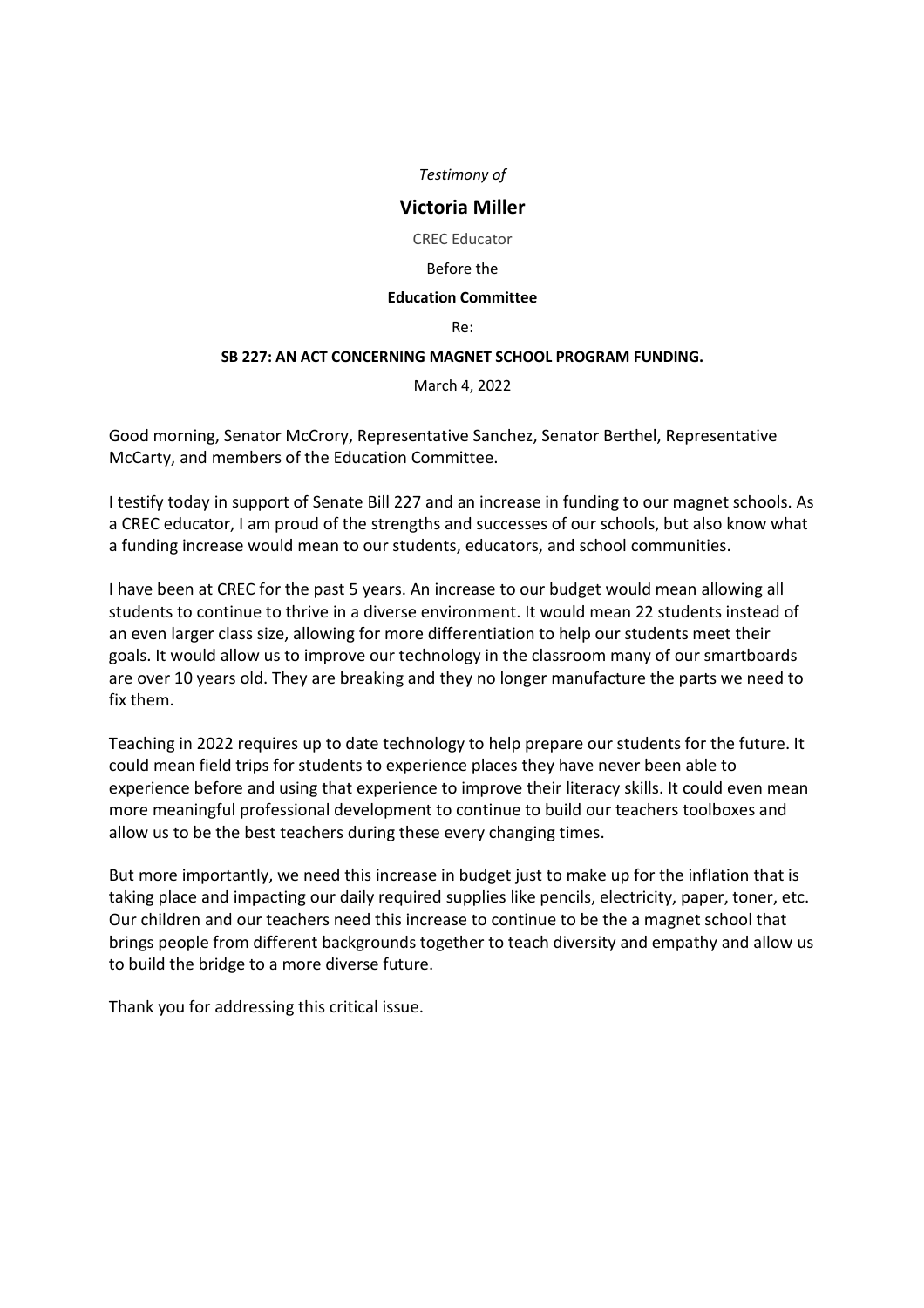# **Dr. Janice Mooney-Frank**

CREC Educator

#### Before the

## **Education Committee**

Re:

## **SB 227: AN ACT CONCERNING MAGNET SCHOOL PROGRAM FUNDING.**

March 4, 2022

Good morning, Senator McCrory, Representative Sanchez, Senator Berthel, Representative McCarty, and members of the Education Committee.

I testify today in support of Senate Bill 227 and an increase in funding to our magnet schools. As a CREC educator, I am proud of the strengths and successes of our schools, but also know what a funding increase would mean to our students, educators, and school communities.

The Sheff versus O'Neill ruling has opened a pathway for students to receive an education that is comparable to neighboring suburban communities. I have enjoyed bringing NASA lunar samples into the lives of our 5th graders. They were surprised and pleased to hold these national treasures and learn more about the moon. Two students shared that they want to work for NASA. Big dreams start at the Academy of Aerospace and Engineering Elementary. Please continue to fund CREC and support equity in education.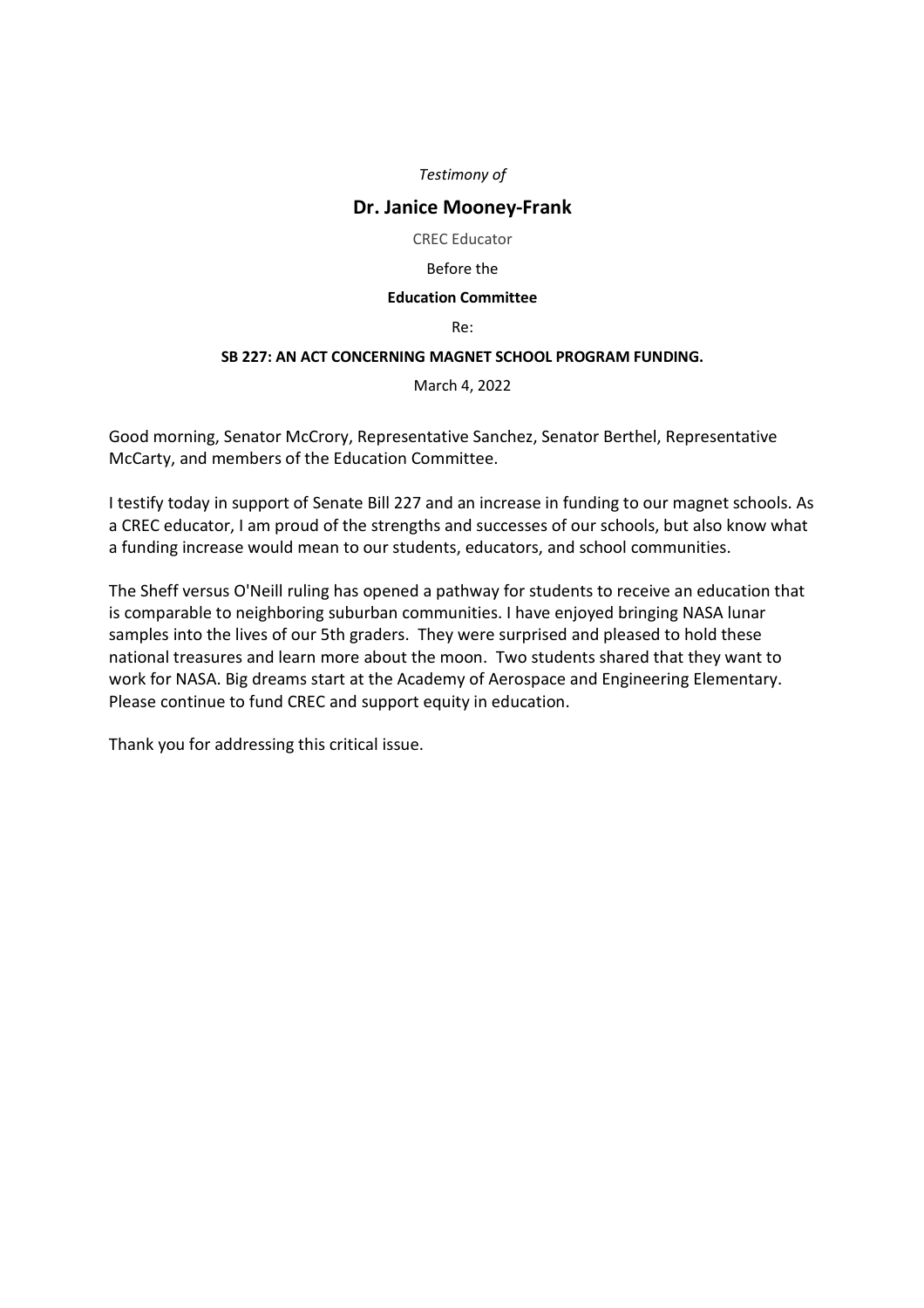## **Jose Feliciano**

CREC Educator

#### Before the

#### **Education Committee**

Re:

## **SB 227: AN ACT CONCERNING MAGNET SCHOOL PROGRAM FUNDING.**

March 4, 2022

Good morning, Senator McCrory, Representative Sanchez, Senator Berthel, Representative McCarty, and members of the Education Committee.

I testify today in support of Senate Bill 227 and an increase in funding to our magnet schools. As a CREC educator, I am proud of the strengths and successes of our schools, but also know what a funding increase would mean to our students, educators, and school communities.

CREC schools work to serve 35 member districts over 36 towns in Greater Hartford and provide high quality educational programs and services to approximately 12,000 students each year. One of the reasons I decided to teach at a CREC school is because the schools work to provide students with customized educational programming that help prepare youth for multiple career pathways whether that means trade schools, two-year colleges, four-year colleges, and students pursuing their own visions through entrepreneurial spirit. CREC schools also work within their communities to create partnerships that allow students to work with their communities and to understand the assets that their communities have.

Additionally, CREC schools' vision on equity and its "think tank" approach to work mean that teachers are able to engage in ongoing professional development which serves to support students. This support for teachers allows for the creation of culturally relevant pedagogy that honors who students are as individuals and that also honors the assets that teachers bring to the table as whole people. CREC has moved to develop its vision by creating the opportunity for teachers and students to come together to celebrate racial justice, community action, and celebrating the assets that students, teachers, and administrators bring through their experience through its action weeks; the work of its professional groups; equity teams; and student boards.

The pandemic has deeply underscored in multiple ways that magnet schools are not just a place for the education of students, but truly a cornerstone of community. Through the systems of support that teachers and administrators are able to give, CREC schools serve as a place where students can receive. Students receive counseling services, services which help them in getting jobs to support themselves and their families, and opportunities to prepare for life outside of school. The pandemic also showed us that for many students, schools also serve as a place to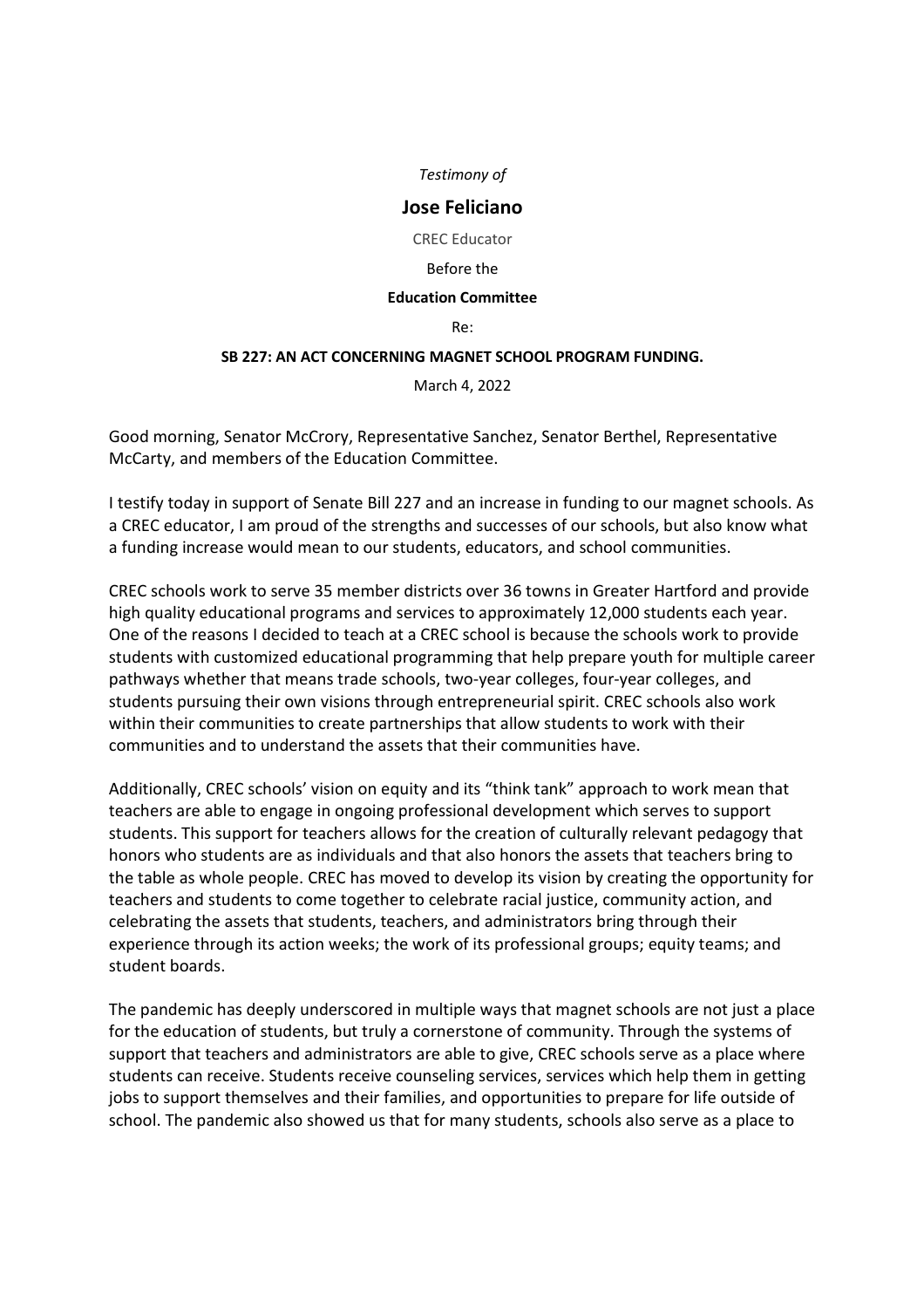help fill the systemic gaps faced by our students and provide basic needs for students including food during the school year. In the face of 7.5% inflation as of January 2022 increased funding would serve to keep pace with and stay just ahead of rising costs.

Without proper funding magnet schools like CREC cannot continue to provide quality or quantity of services. Without proper funding magnet schools cannot effectively serve, maintain, and retain teachers, paraprofessionals, counselors, and all the other administration and staff that work to serve our students basic needs, educate students, and help develop students' selfactualization so that they may become the successful citizens of tomorrow. I urge you to approve the 8% increase in magnet school funding.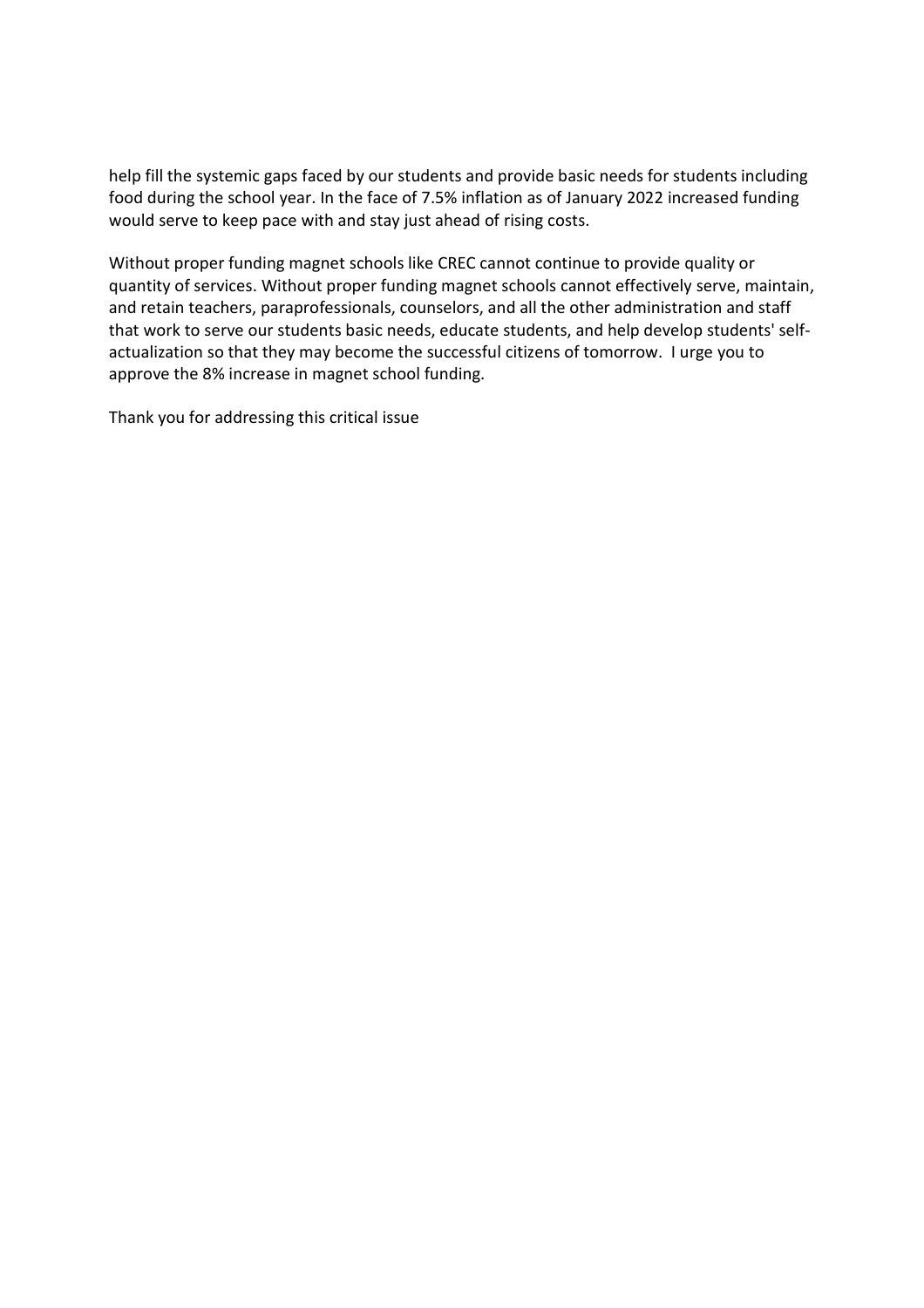# **Colin Glanovsky**

CREC Educator

#### Before the

#### **Education Committee**

Re:

## **SB 227: AN ACT CONCERNING MAGNET SCHOOL PROGRAM FUNDING.**

March 4, 2022

Good morning, Senator McCrory, Representative Sanchez, Senator Berthel, Representative McCarty, and members of the Education Committee.

I testify today in support of Senate Bill 227 and an increase in funding to our magnet schools. As a CREC educator, I am proud of the strengths and successes of our schools, but also know what a funding increase would mean to our students, educators, and school communities.

I teach a class that includes a Computer Aided Design component where we use 3D printers to fabricate student projects. Students apply their engineering-minds to constructing real-world objects by manipulating geometric solids. They create architectural projects, product designs, 3D character models, musical instruments, custom-designed tools, etc. For the last two years that aspect of my job has been sidelined. In 2020 we left before I could begin printing.

The following year we were teaching in the homeroom class while kids worked on their personal devices. I was looking forward to making sure these kids who've patiently put up with one disappointment after another in their elementary school careers actually got a piece of what 'normal' should be.

This year there was a delay to the ordering and we were not able to order right away. By the time the mix-up with the vendor was resolved I was told there was a freeze on new purchases. By that point I had already made promises to my students that things they were manipulating digitally on a screen were going to be transformed into tangible objects they could keep forever.

It is hard to overstate the importance of that detail: the realness. We do all sorts of things in schools where the activity hinges on a 'now imagine if'-scenario. 'What if our paper airplane was an actual passenger aircraft?', 'what if you were writing your persuasive essay to an actual politician?' But this should have been truly real. I have yet to break it to them that I cannot come through on my promise that I will be able to print their creations, that once again this was all just hypothetical. I want to be done putting out false promises. I want to be able to provide the same experience and opportunities and rewards to all my students.